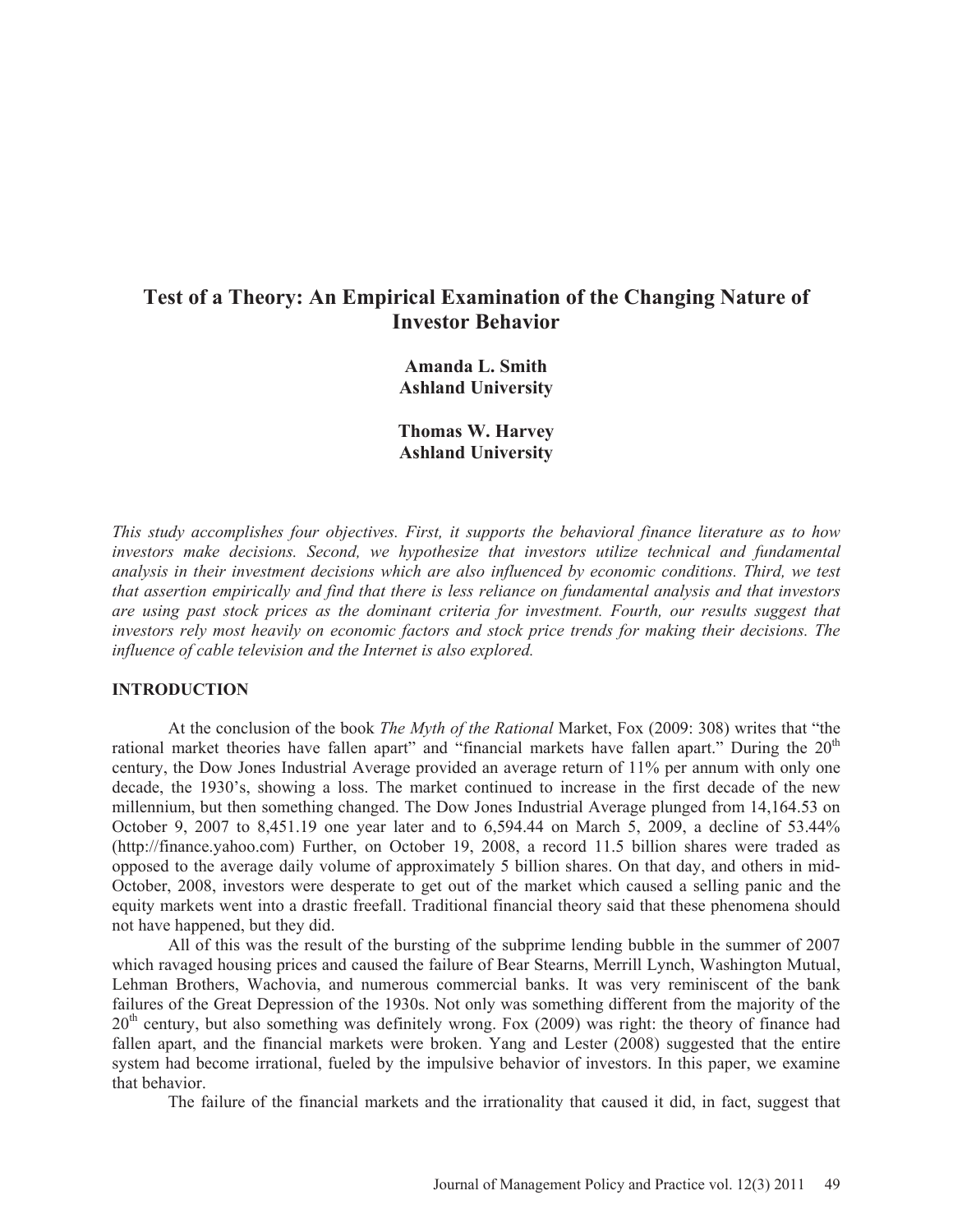traditional finance theory with its emphasis on rationality did not hold anymore. This may have been a new thought in many academic and practitioner circles at the time, but Kahneman and Tversky (1979) had challenged the tenets of traditional finance when they offered an alternative to expected utility theory thirty (30) years ago. Expected utility theory had been the most common way of thinking about economic and financial decision-making in the latter half of the  $20<sup>th</sup>$  century and had maintained that those decisions were made with total logic and rationality as investors sought to maximize their wealth (Friedman & Savage, 1948).

Bernstein indicated that "there has been no meaningful addition to the theory of finance since 1973" (2007:1). We would contend, in response, that a major advancement in financial theory occurred in 1979 with the publication of Kahneman and Tversky's seminal paper on prospect theory and has continued into the new millennium. Kahneman and Tversky (1979) had presented results of laboratory studies that contradicted the principles of traditional finance theory and suggested that asset allocation decisions are made on the basis of subjective choice and not the objective analysis and decision-making of expected utility theory. That is, financial decisions come down to a choice between competing alternatives which people weight by their perception of the probability of risk. What makes it subjective is that different people have different perceptions of risk even when looking at the same data set. Some investors are risk takers while some are risk averse. Thus, Kahneman and Tversky (1979) presented a logical alternative to expected utility theory by advancing prospect theory in which financial decisions are understood to be choices about potential returns modified by perceived risk. Those choices are personal, being influenced by investors' emotions, experiences, backgrounds, and biases. Mood enters into the process as well. However, we do not believe that prospect theory or other theories of behavioral finance apply to every financial decision that is being made.

Our contribution may be new, but also it may simply be obvious. What financial theory says should happen does not happen in practice. And, it has always been that way, since the tulip bulb craze of the late 1500s. Smith (1994) wrote of the psychology of markets and acting in one's own self-interest 240 years ago. Thus, human nature being what it is suggests that there does not appear to be a theory of investor behavior that can be applied consistently all of the time to every circumstance and every decision.

 Thus, this paper pushes the field of finance toward the behavioral side, as it is also our contention that the many of the elements of traditional finance such as the capital asset pricing model (CAPM), arbitrage pricing theory (APT), the efficient market hypothesis (EMH), and beta may not be as applicable as they have been in the past. We come to this conclusion because many of the assumptions upon which they were constructed, such as the notion that financial transactions do not have a cost to them or that there are no taxes, are incorrect. And, beta, the most common measure of risk, has been shown to have only a minimal relation to price movements. Further, in the observation of investor behavior, as evidenced by the market crash of October, 1987; the illogical behavior of the late 1990s in the run-up of the NASDAQ market; in 2005 - 2008 with the pricing of Google; the significant escalation of oil prices in 2008; and the drastic decline of the Dow Jones Industrial Average in 2008 - 2009, it appears that there is a significant amount of emotion in the financial markets as evidenced by the volatility that characterized these events. And, this does not even consider the impact of the hedge funds with the subprime debacle or that of high frequency trading and front running which has been in the headlines recently.

 If, then, many of the traditional elements of finance have been rendered obsolete, we must find theory to fill that void and have concluded that the advancement of behavioral finance is an answer to that question, but not a definitive one. Behavioral finance suggests that human decision making is far more complex than expected utility theory would have us believe and that financial decisions are not always logical or rational. Whether we believe in the firm-foundation theory of the firm or the theory of the random walk (Malkiel, 2003), it is our contention that investors react to various forms and amounts of data and then make subjective decisions about where to allocate their resources. But, here is the problem. Because investors make different decisions for very different reasons, there may be no single theory of behavioral finance that is applicable to all of them. If that is the case, and theories of rationality do not hold, perhaps all the field has are the theories of irrationality that can be found in the psychology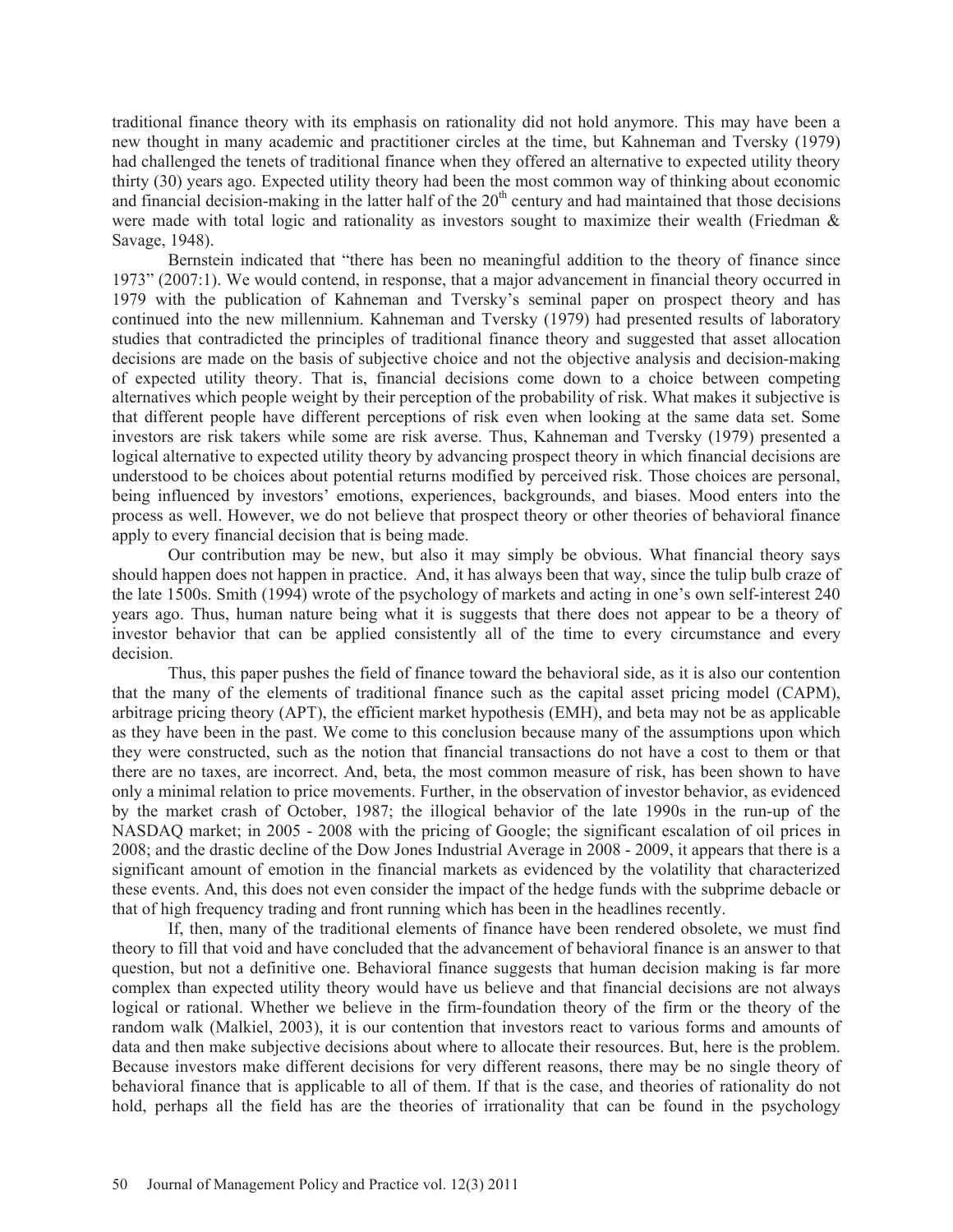literature.

 Nofsinger (2002) provided insight into the human traits that may affect the resource allocation decision process, including:

- $\bullet$  Overconfidence
- Illusion of knowledge and control
- Disposition effect
- Pride and regret
- House money effect
- $\bullet$  Risk aversion
- $\bullet$  Mental accounting
- Representativeness
- Familiarity

We contend, however, that not all of these apply to all investors all of the time, but that there may be elements of them present in the resource evaluation process at times and not at other times.

 The results of our study, and the volatility of the market in recent years, support the departure from traditional finance and expected utility theory, as we suggest that investors make subjective judgments about future equity prices based upon a variety of subjective, personal criteria. But, as noted before, not everyone subscribes to the same criteria. Different investors react differently to the same financial data and do not make objective decisions as expected utility theory and other theories of rationality suggested.

 In this paper, we examine the differences between traditional finance, based on expected utility theory, and behavioral finance which brings psychology into the conversation about financial theory and investor decision-making. First, we propose that behavioral finance is a more appropriate way to approach the field of investment management, especially with the increased availability of information that has come with the advent of the Internet and cable television. Second, we examine the ways in which investment decisions have been made in the past in relation to information that is disseminated about investment opportunities. Third, we offer a model of this decision-making process and present hypotheses that we studied empirically. Lastly, we present results of that study of investor decision-making in which we determine the information that investors use most in making their resource allocation decisions. Based on those results, we conclude that even with the use of fundamental and technical analysis, most investors are not totally rational in their decision making.

In other words, traditional finance says that investment decisions are always based on past performance that is analyzed carefully, the result being a logical and rational decision. We do not believe that this is the way decisions to invest are really made in the  $21<sup>st</sup>$  century, but there is no other financial theory to explain that behavior other than those of irrationality. So, the question becomes how investors make those asset allocation decisions and what information is most usually considered when making them.

 The next section of this paper advances our theory in terms of the previous work that has led us to it. Following that, in Section 3, we present our model the investor decision-making process and develop four hypotheses that we test. The results of those tests are the subject of Section 4 with Section 5 being an analysis of those results. Section 6 contains our interpretation of those results, and we conclude with the limitations of the study and a short summary of what we have proposed and what we found.

#### **BEHAVIORAL FINANCE AND TRADITIONAL FINANCE**

 Olsen (1998) suggested that the discipline of behavioral finance originated in the early 1950s which is consistent with the assertion of Shefrin and Statman (1984). Olsen (1998) advanced the idea that the subject may have been first discussed by Burrell (1951) and was followed by Bauman (1967) and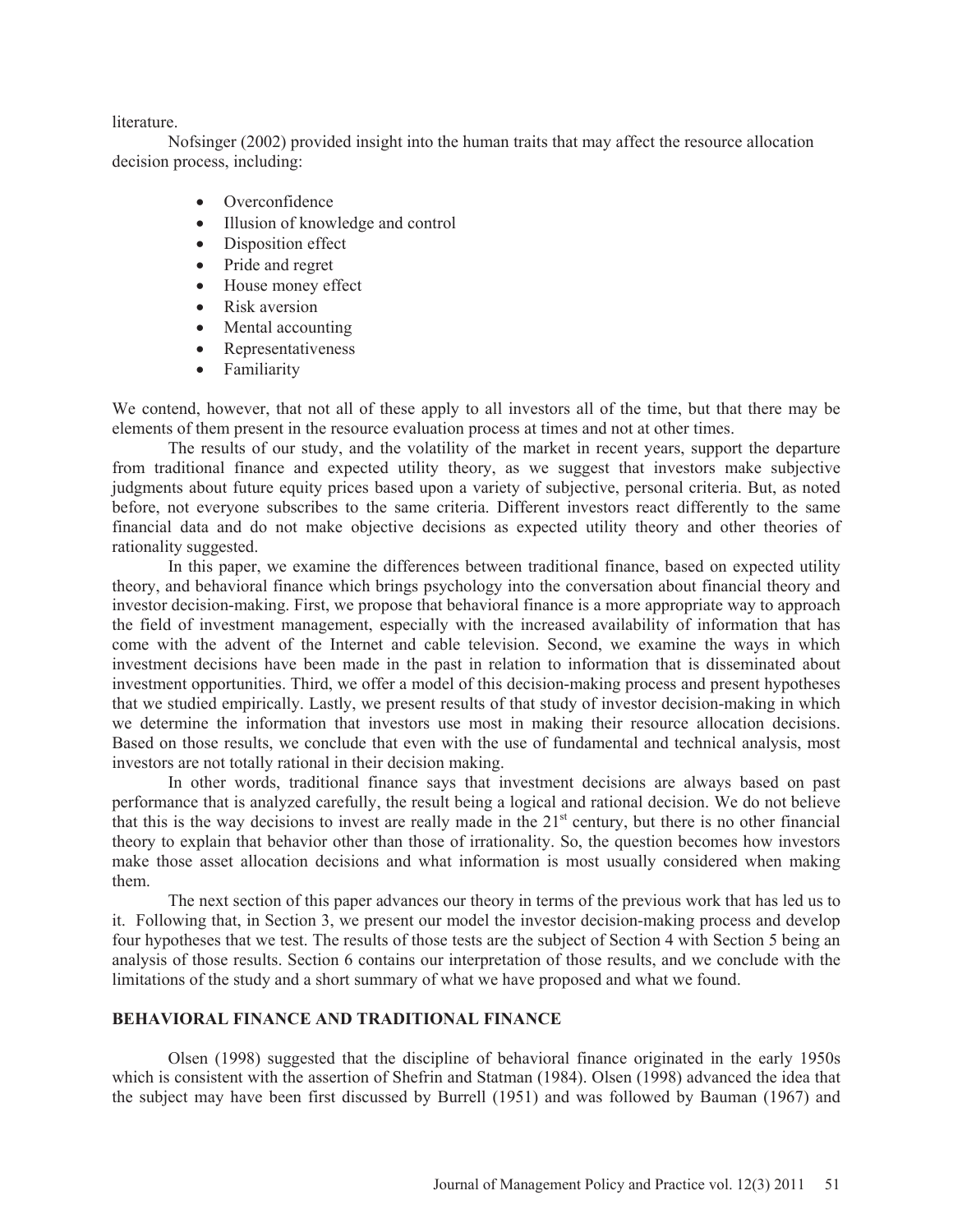Slovic (1972). He indicated that there is renewed interest in the field because of empirical studies that suggest that traditional theories of finance have become deficient and because of the work of Kahneman and Tversky (1979) in the area of prospect theory as an alternative to expected utility theory. Behavioral finance, in his view, tries to understand, and then to explain the ways in which investors make decisions as opposed to the way in which traditional finance sought to demonstrate it. That is, traditional finance was based on the concept of *homo economicus* who, in Olsen's view, was a decision maker who processed all financial information completely logically and rationally in the attempt to maximize his/her utility.

 Ackert and Deaves (2010:4 - 5) suggest that "utility is the satisfaction received from a particular outcome." They present the neoclassical economic assumption that our preferences are complete; that is, we always know what we want. However, we do not believe that this is accurate. Further, they also assume transivity which suggests that if one prefers A over B and B over C, one will also prefer A over C. Perhaps that is the case, but we do not believe that happens consistently or all of the time, either.

 Statman (1995) provided a relatively simple distinction between behavioral finance and traditional finance. Traditional finance is based on the assumption that investors are rational while behavioral finance assumes that investors are just normal. Barber and Odean (1999), Baker and Nofsinger (2002), and Curtis (2004) agree that traditional finance is based on how human beings should behave while behavioral finance focuses on how people actually do behave, raising the possibility that people are not always rational. If they were, and we can return, again, to the tulip bulb craze in Holland in the late 1500s or and the escalation of the NASDAQ in the late 1990s (Malkiel, 2003), or the real estate/subprime run-up of 2003 - 2007, these "bubbles" surely would not have occurred. But, they did, even as the field continued to cling to the tenets of the traditional theories of finance.

 DeBondt, Palm, and Wolfe (2004) added clarity to the debate by saying that behavioral finance addresses financial matters with the help of ideas and theories from the psychology literature and called for new financial theory based on these psychological concepts. At the same time, he suggested that heuristics, defined by Fromlet (2001) as the use of experience and practical efforts to answer questions or to improve performance, need to be considered as well. But, that raises the issues of the differences in the experience of individual investors and the psychological reaction to those experiences. Those, in turn, shape, or bias, thinking about opportunities that might be available in the market. In sequence, two investors with different experiences and reactions to those experiences might view the exact same opportunity totally differently because of their biased views. Fromlet (2001) concluded that the use of heuristics is a significant departure from the models based on *homo economicus* that were developed in the 1950s and 1960s. And, it is here that we introduce possible reasons for that departure.

 Fromlet (2001) raises the matter of the speed of investor decision-making, as it has increased to the point where investors do not take the time that they used to take to conduct the relevant fundamental research and to make a rational financial decision based on that research. With the advent of the Internet and all of the financial web sites/programs on cable television that are available, it may not be possible to gather all of the relevant information and data which results in decisions being made on the basis of incomplete information and "gut feel" as investors just do not take time to be perfectly rational, i.e., they may not take time to "do their homework." They may just hear commentators on CNN, CNBC, MSNBC, BIT, or Fox Business talk about a stock and simply react because they trust those whom they see on television. Or, they may see news about a stock on a financial web site and have a similar reaction.

 Peters (2003) concurred by suggesting that people do not always use statistics when making decisions. Instead, they rely on their personal decision-making criteria, based on their own background and experience even if they have relevant data. Based on those experiences, different investors may have different criteria (i.e. P/E ratio, 52 week high, intrinsic value, etc.) for basing a decision to allocate their resources which explains why those 5 billion shares of publicly-traded companies are exchanged every day on the New York Stock Exchange. Buyers and sellers simply have different opinions about stock prices. Buyers think the price will appreciate; sellers think the price will depreciate. It is all a matter of interpretation which is, in and of itself, subjective in nature.

Ritter (2003) provided evidence from the psychology literature that people make systemic errors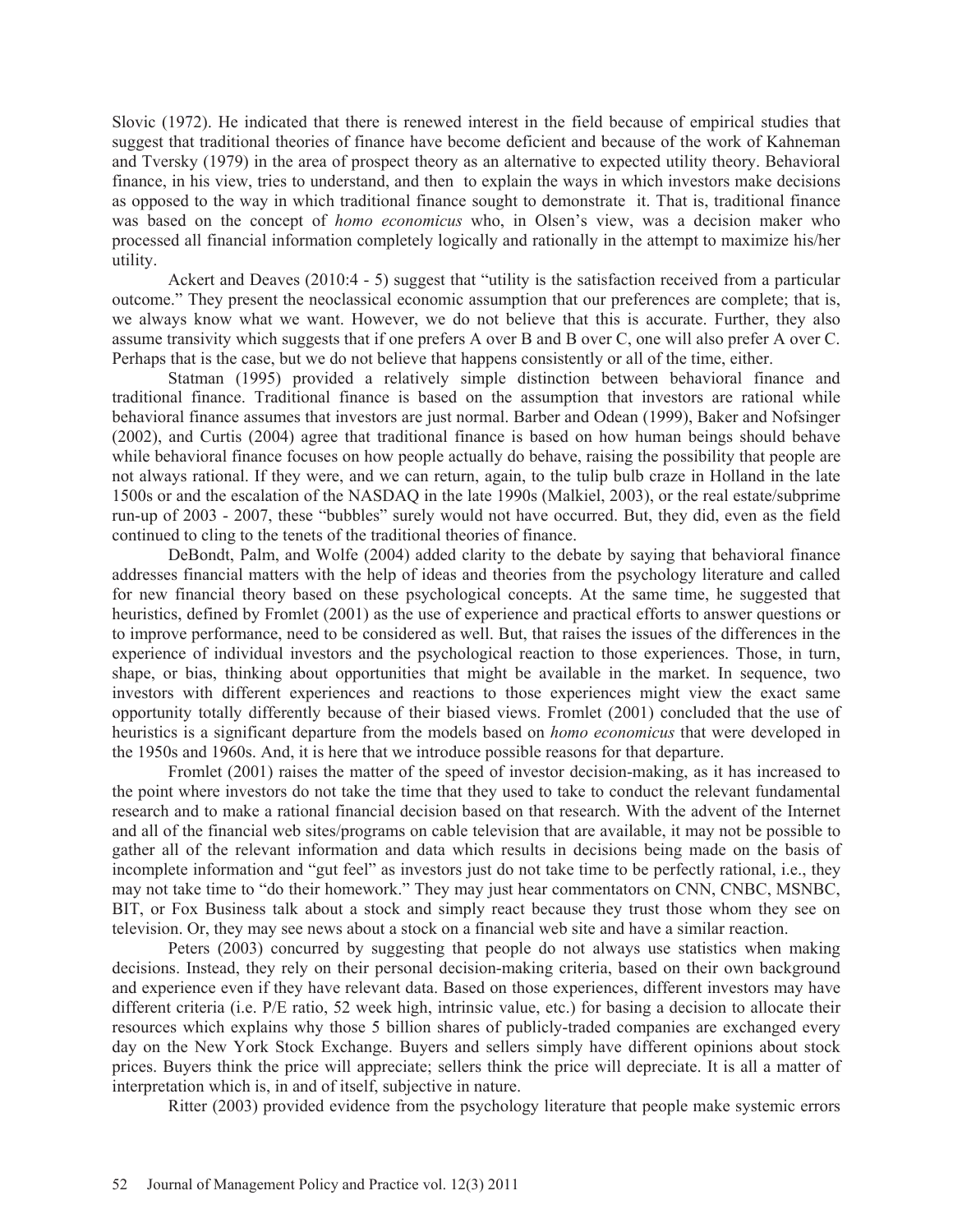in the way that they think as they are typically overconfident in their own abilities, place too much emphasis on recent experiences, and allow their personal preferences to shape their thinking. Statman (1999) had suggested previously that decision makers are susceptible to frames and other cognitive errors, differing attitudes toward risk, aversion to regret, and lack of continuous self-control. Anyone who has seen the action on the floor of the various commodity exchanges could verify that emotions are highly evident among the traders.

 Frankfurter and McGoun (2000) and Frankfurter, McGoun, and Allen (2004) provide some specificity regarding the differences between behavioral finance and traditional finance. Even though we can trace behavioral finance to Adam Smith, it is considered a relatively new discipline that is based on experimental psychology which can produce explanations rather than predictions. We agree, as it is our intent in this study to see if we can explain the behavior of investors as proxied by movements in individual stock prices. The primary reason, they say, for us to view behavioral finance as different from traditional finance is that behavioral finance challenges the efficient market hypothesis (EMH) which has theorized that there are no undervalued or overvalued stocks in the market which is populated by investors who are perfectly rational. In our opinion, there are, indeed, undervalued opportunities that can be found by being more rational than the majority of the market's participants. Lowenstein (2006: 66) called it being rational in "a perfect storm."

 Frankfurter, McGoun, and Allen (2004) take the matter a little further as they suggest that there is a vast literature that has addressed the idea that there are significant differences between traditional economic theory, the assumptions upon which it is based, and the way in which choices are made in real life. They explain that, for some reason, finance has only considered *homo economicus*. The discipline has resisted any new alternative explanation or theory of financial phenomena since Markowitz' (1952) presentation of modern portfolio theory which was expanded by Fama (1965, 1970) into the efficient market hypothesis. Bernstein (2007) maintained that all of the elements of traditional financial theory were developed between 1952 and 1973 as complex mathematical formulas became the focal point for the field of finance. But, as suggested by Michael Gelband, a bond trader at Lehman Brothers, human behavior cannot be modeled in that way (McDonald, 2009).

Frankfurter, et al. (2004), agreeing with Olsen (1998), suggest that EMH and the capital asset pricing model (CAPM) of Sharpe (1964), Lintner (1965), and Black (1972) became the two mainstays of finance, even though they are based sets of unreasonable assumptions. As such, *homo economicus,* CAPM, and EMH became the underpinnings of traditional finance. Jensen, in 1978, proclaimed, "I believe there is no other proposition in economics which has more solid empirical evidence supporting it than the Efficient Market Hypothesis" (Fox, 2009: 107) only one year before the work of Kahneman and Tversky of prospect theory appeared.

So entrenched were the financial models, even if research proved that they were falsifiable, that significant empirical evidence was discarded, starting with Banz (1982). But, Fama (1998) continued to suggest that not only were EMH and CAPM were still valid, but further that they were inseparable. The thinking became, if people do not behave according to the theory, something is wrong with the people, and not with the theory (Frankfurter, et al., 2004).

 This reliance on rationality and *homo economicus* was the centerpiece of traditional finance which postured that markets are efficient and that prices reflect all available information making it impossible to beat the market. However, Graham and Dodd (1934) and John Burr Williams (1997) had introduced the concept of the fundamental, or intrinsic, value of the firm. In their view, once investors understood the intrinsic value of the firm, they would bid the price up if the intrinsic value was greater than the current price or bid the price down if the intrinsic value were lower than the current price. In other words, asset prices always approach their fundamental, or intrinsic, value (Baker and Nofsinger, 2002). Therefore, investors can beat the market, only with a healthy amount of research to find undervalued companies which the efficient market hypothesis said cannot happen. There are numerous examples of investors such as Benjamin Graham, Warren Buffett, and Peter Lynch who did, or have done, just that. The trick was to find those undervalued companies first.

Thus, traditional finance failed to consider that there are some investors who will not do their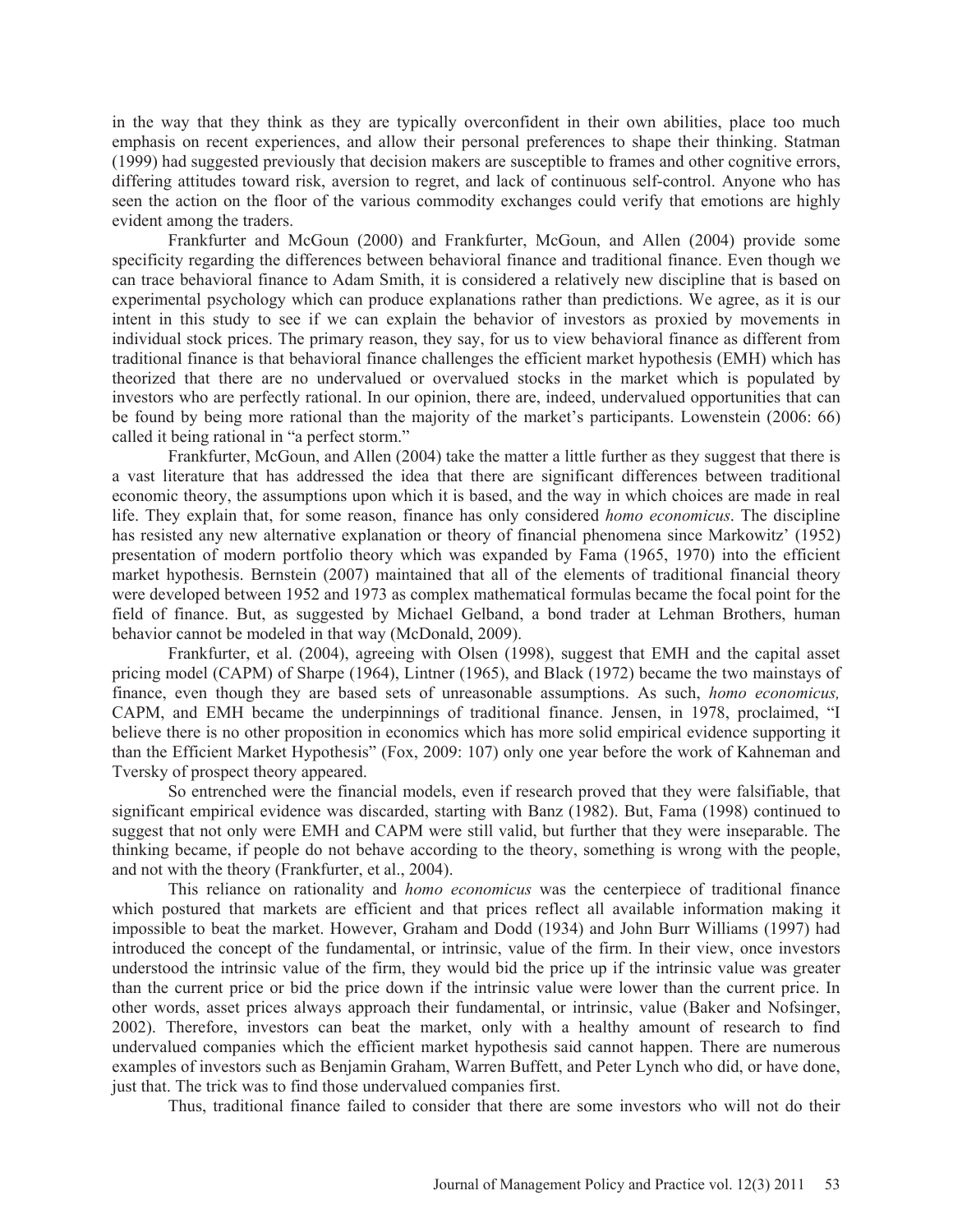homework and will not recognize intrinsic value, therefore making errors in judgment for a variety of psychological and emotional reasons. On the other hand, there will be others who will conduct the requisite research and who will take advantage of those errors. As such, the field has concentrated on the ways in which people should behave and ignored the way that people actually do behave. It remained fixed on Markowitz' (1952) presentation of modern portfolio theory which assumes continuous pricing, free markets and societies, and rational investors (Curtis, 2004). Fromlet (2001) advised that classic and neoclassical western economic literature posed human beings as rational, always making the right decisions and succeeding in optimizing the benefits that they perceive.

 Perhaps the view that traditional finance took with respect to *homo economicus* was relevant at the time at which Markowitz, Lintner, Merton, Fama, and Sharpe developed their theories in the mid-20th century. Perhaps markets were completely efficient back then and perhaps the capital asset pricing model held, although we are certain that transactions had costs to them and that there were taxes. But, as Lewis (2004) instructed, in the early 1980s, the financial markets in the United States underwent an astonishing transformation as new markets were created in which options and futures were traded. These derivative instruments could be used, and were used, as a hedge to eliminate risk. There was a realization that there was a connection between inefficiency and opportunity which rendered the efficient market hypothesis obsolete. There were undervalued stocks in the market. All that the intelligent investor had to do was find them.

 Accordingly, we would offer the following observation. Theoretically, investors make subjective judgments about future equity prices, using a set of criteria (fundamental analysis and technical analysis) with which they are comfortable. If a security meets those chosen criteria and, if they think there is a reasonable prospect for acceptable return, they will make the investment. We will also submit that those criteria may be different for different investors. And, the criteria of an individual investor may change at any time due to changing circumstances and objectives. As reasonable as that might be, from a practical perspective that theory does not explain the volatility in the capital markets that was experienced in 2007 - 2009. Perhaps theories of fear should be explored, but that is outside the scope of this study.

#### **The Basis of Decision-Making**

The decisions that investors actually make are influenced by many factors, one of the most important of which is news about the company's past, present, and future performance. Earnings forecasts issued by management impact both analyst reports and the decisions about stock prices by individual and institutional investors. However, varying factors exist that determine to what extent the projections affect them.

There are many reasons for disclosure, when it takes place, how the information is presented, and then how analysts and, subsequently, investors react to what they hear and see. Different investors react in different ways to those forecasts with the extent of the reaction depending on the firm's prior forecasting behavior and the investor's own experience. The accuracy of previous forecasts along with the form of disclosure chosen impact the forecast's influence, as an analyst or investor is not likely to react to a forecast of a firm with a history of skewed projections (Hirst, Koonce, and Venkataraman, 2008). Furthermore, the forecast's horizon and timeliness along with the type, whether it be good or bad news, are other factors that vary the influence of the disclosure.

Hutton and Stocken (2007) concluded that investors react more to good-news forecasts when a firm has reputation for accurate projections. However, investors react more negatively to bad news than positively to good news. According to Hirst, et al. (2008), "This result suggests that bad news is inherently credible, whereas managers have to expend greater effort to make good news credible" (329). Much of the impact that forecasts have on the market can be linked to analyst behavior. Cotter, Tuna  $\&$ Wysocki (2006) concluded that a large proportion of analysts change their projections within a few days of management's guidance. Thus, investors hear or see one forecast today and another one in a week. No wonder they find it difficult to be logical and rational in choosing which one to believe.

Chang, Ng, and Yu (2008) found that analyst forecasts affect investment decisions more than management forecasts. That is, investors believe that analysts more than the management of the firm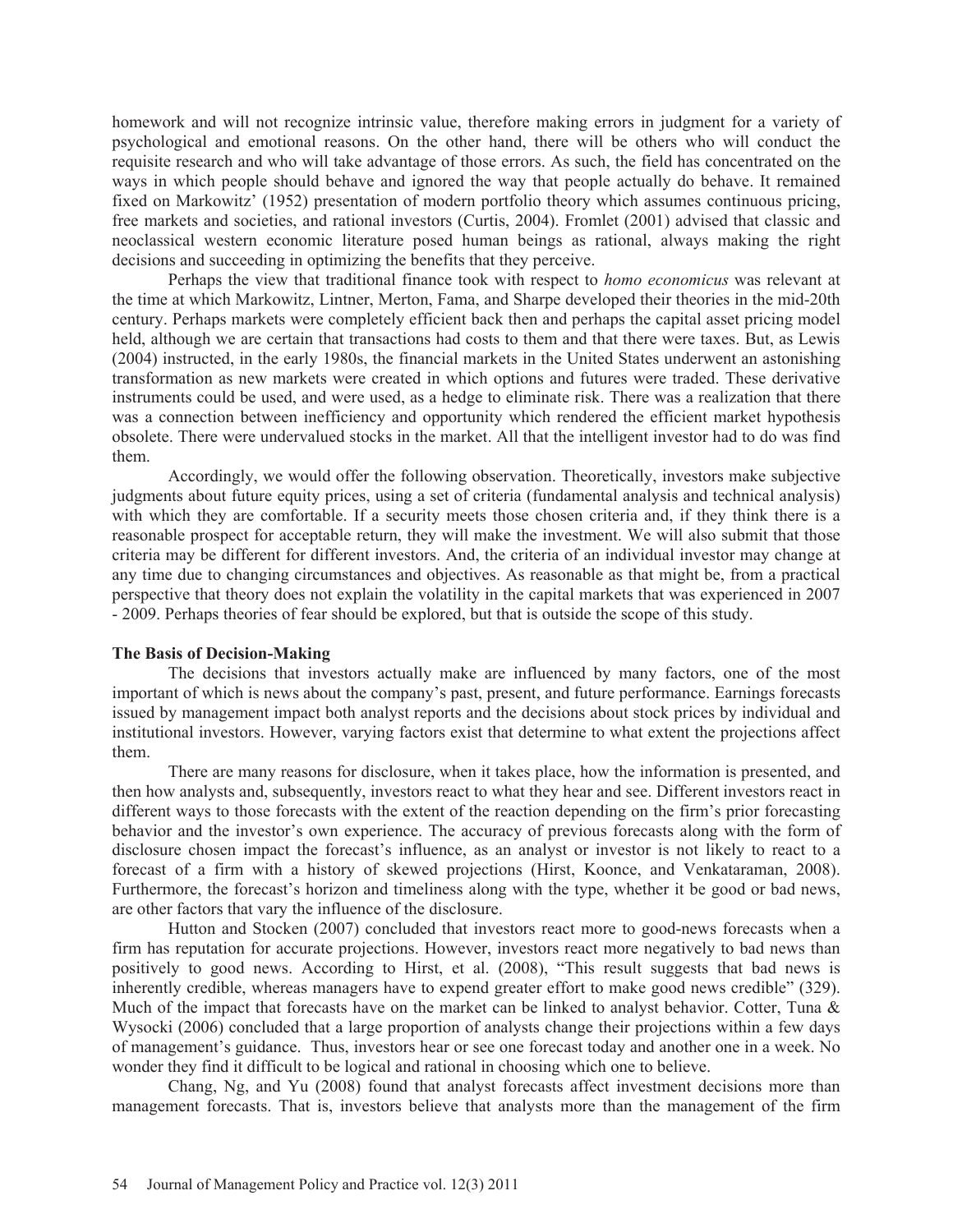which may or may not be a rational choice. Negative information provided in an analyst forecast caused stronger reactions than positive information. Disposition effect, which causes investors to hold losers too long and sell winners too soon, is reduced by analyst forecasts. In contrast, negative management forecasts increase the disposition effect while positive forecasts lessen it. This is explained by the perceived credibility of the source. Investors are able to recognize the motivations behind the information, especially those of management, and they react to it. Analyst reports were more influential than management reports, suggesting investors were skeptical of management reasons for forecasting. Being skeptical is a human emotion, and there are various degrees of skepticism which influence investor decision-making.

It should be noted that daily market fluctuations do correlate with the magnitude of news items and the types of news items. The speed and level of impact that the news has on market fluctuations has become more pronounced since the growth of the Internet. Goonatilake and Susantha (2007) studied the effect of different types of news on the DJIA, S&P500, and NASDAQ for a 10-week time period. In the study, they weighted the type of news based on the category in which it fell. News falling under the category of global stability was weighted the highest with economic data, world business, and socialcultural changes following, each being weighted less and less (55). Each piece of news was also noted as good, bad, or neutral. The results of the study show that a relationship does exist between the number of news items and the market's movement (63). In addition, if one of the three markets (DJIA, S&P500, and NASDAQ) experienced an upward trend, so did the other two and vice versa.

Furthermore, and perhaps most important, the way in which that news is delivered impacts the way investors react to it. While 83% of Americans have a favorable view of cable television news broadcasts, 46% think that is skewed politically and 49% believe the that the facts are not reported accurately (The Pew Center for the People and the Press, 2007). Thus, these viewers have a predisposed bias to what they see and hear about news and forecasts from various firms and analysts.

Additionally, the explosion of the Internet since 1994 plays a role as well. 71% of surveyed Americans use the Internet for financially-related tasks with 51% obtaining financial news online (Investment Company Institute, 2008). We question the validity of that news as it may be exacerbated by chat rooms and blogs which are populated by the opinions of those who choose to use them but may have no real expertise. It is very possible that bloggers incited the run on Bear, Stearns which could be the root cause of its demise (Cohan, 2009).

Now, we even wonder about the impact of Facebook, LinkedIn, and Twitter. In the extreme, investors may have entirely false information about companies and their stock prices based on the opinion of people who are posting their comments on the basis of what they see others, who may even know less than they do, have written. We contend that this kind of behavior is most irrational.

In the  $21<sup>st</sup>$  century, news is updated and presented instantaneously and constantly with various commentators trying to inform the investing public about the reasons for market and price movements. We are interested that in most cases, there is little agreement among them. While we believe that investors should conduct fundamental and technical analysis in their resource allocation decisions, we also suspect that many of them simply react to what they see and hear on the cable television and the Internet as they make those decisions, regardless of the risk. As the markets started to decline in 2007, the volatility and speed of the freefall was only made worse by the media causing what could be called the Panic of 2008.

#### **MODEL AND HYPOTHESIS**

In consideration of the impact of information about the company and the way in which it is made public, there are three schools of thought with respect to investor decision-making: fundamental analysis about the company, technical analysis about the trend of the stock price, and no analysis at all. We also understand that in the decision-making process, investors are influenced by the current economic environment as well. But, we have seen a change in investor behavior as exemplified by the significant increases and decreases in the market indexes, the huge amount of volume being traded on a daily basis,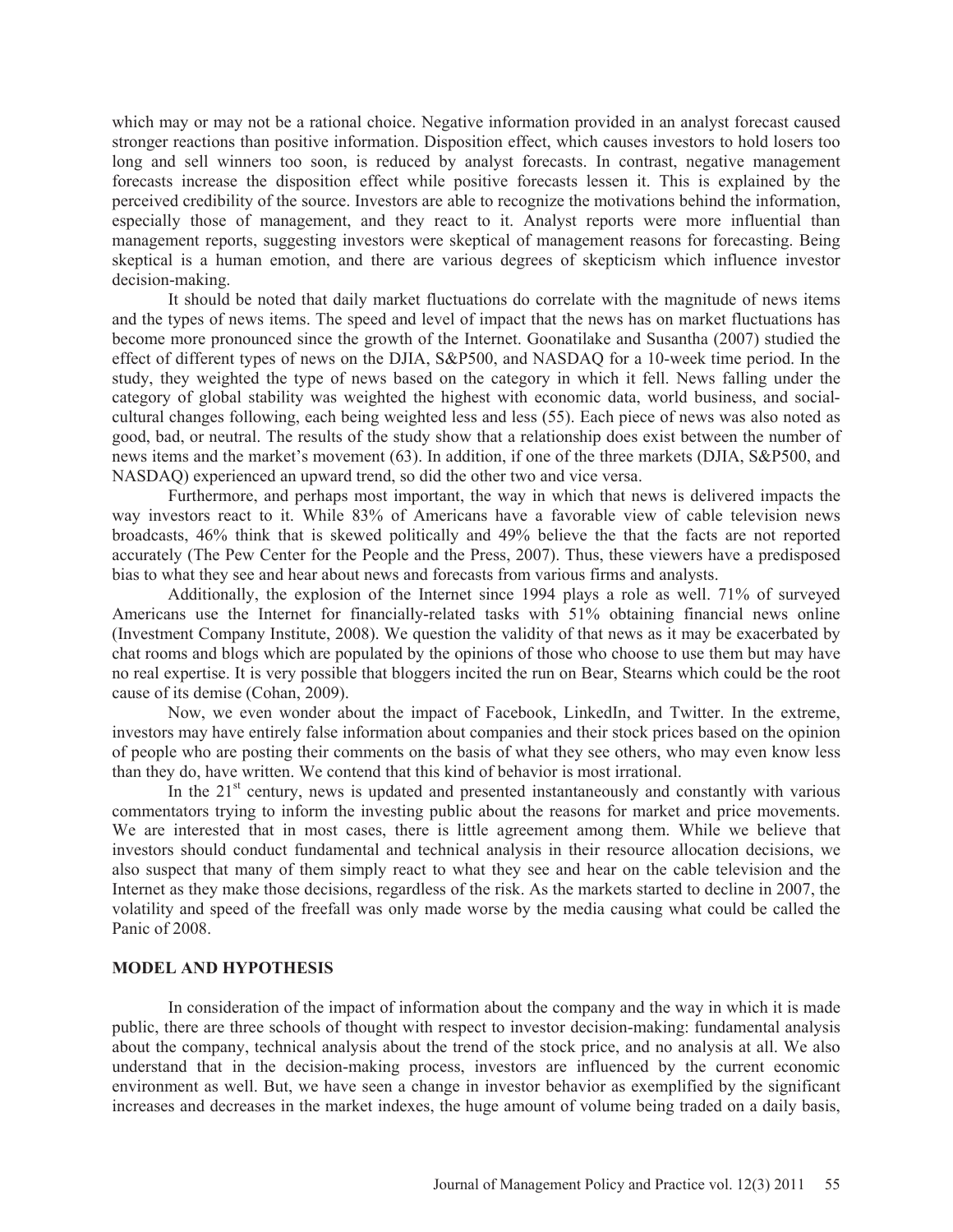and the shortened amount of time for holding equity securities, not to mention the explosion of the cable television networks and the Internet.

 The model depicted in Figure 1 is designed to identify how investment decisions are made. Based on the literature as presented in previous sections of this paper, it is reasonable to project that investors use both fundamental and technical analysis in their decision-making processes. It is also reasonable to assume that economic conditions come into play, especially with institutional investors and hedge funds as well as with individual investors. And, it is reasonable to assume that investors are influenced by the presentation of financial news, including earnings guidance, by the cable television stations and on the Internet. Additionally and practically speaking, it is very conceivable that no analysis is being done as investors simply react impulsively to what they hear and see.

# **FIGURE 1** A Model of Investor Decision-Making



 Individual investors invest when retail sales are positive and consumer sentiment is high and will sell when those conditions are not present as was seen in the current economic environment in 1<sup>st</sup> quarter, 2009. Likewise, institutional investors and hedge funds will react to changes in interest rates and commodity prices. When interest rates and commodity prices are decreasing, they will add to their holdings, but in an increasing rate environment, they will sell. But, they, too, are influenced by what they see on their Bloomberg terminals and by what they hear from other traders which is reminiscent of the panic in the selling of the Blue Star stock in the movie *Wall Street.* Therefore, we hypothesize that:

*H1: Investor decisions are influenced by conditions in the economy, notably the ability to consume, interest rates, and commodity prices and how those conditions are presented by the media.* 

#### *Fundamental Analysis*

Graham and Dodd (1934) maintained that the true value of any company could be derived by discounting its future earnings at some agreed-upon rate. This calculation depended on a significant amount of research into the past financial performance of the company and an educated projection of those results into the future. Graham and Dodd understood that they would have to make assumptions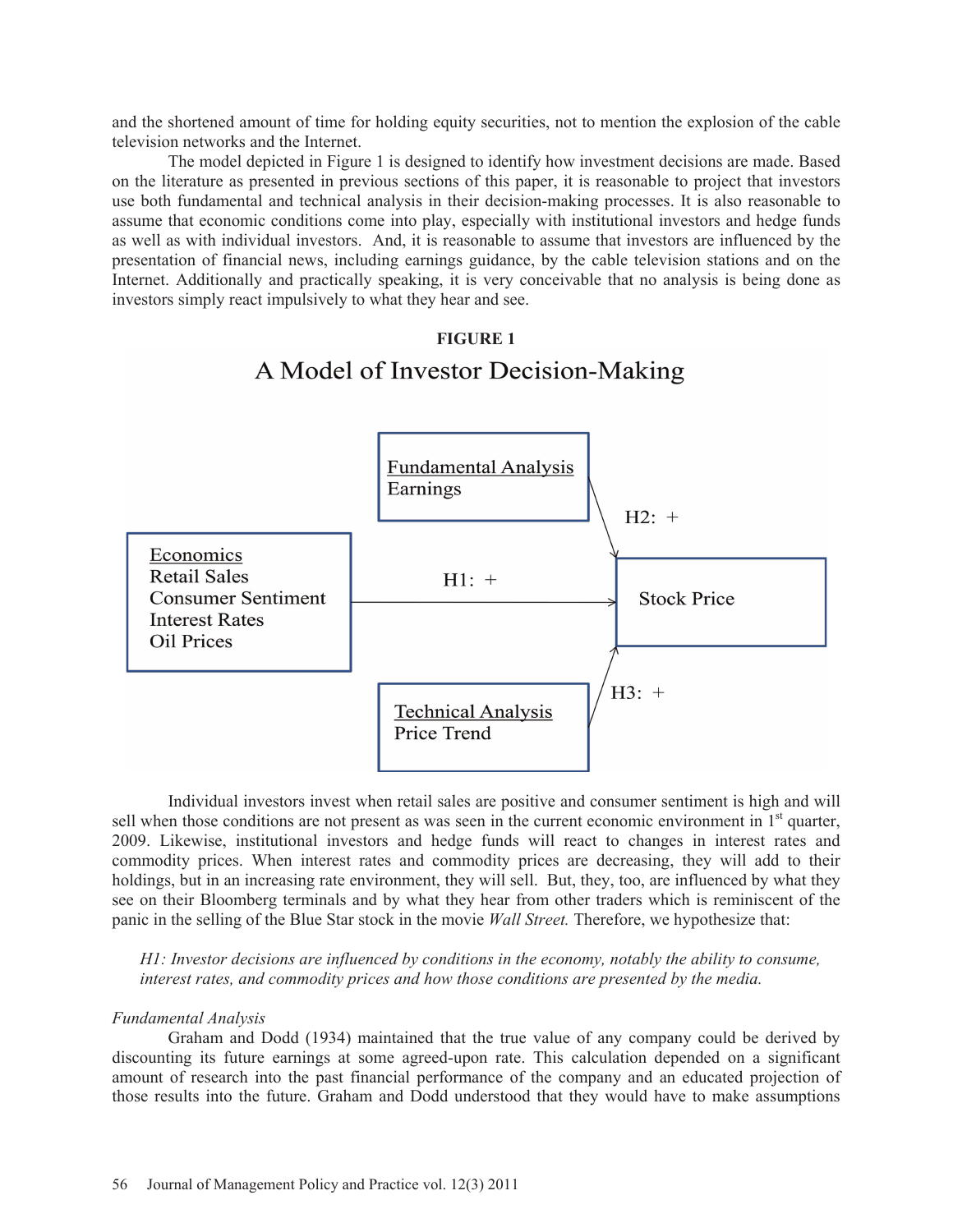about future growth rates, notably sales growth, and they would have to arrive at a mutually-acceptable discount rate, but they argued that reasonable assumptions could be made. Unless the business model of the company in question changed, it was very reasonable, for example, to project sales growth at a rate equal to the sales growth during some previous period.

Once that fundamental, or intrinsic, value was computed, the intelligent investor would compare it to the current price in the market. If the current price was less than the intrinsic value, the theory suggested the market would discover the disparity and would bid the price up to it. If, on the other hand, the current price was greater than the intrinsic value, the market would bid it down. Graham and Dodd (1934) based their interpretation of market behavior of the neoclassical economic laws of supply and demand made popular by Smith (1994).

Some of the most successful investors, notably Warren Buffett and Peter Lynch, adhered to the practice of fundamental analysis. Prior to investing, they would conduct thorough financial research about the company, would talk to customers and suppliers, would interview management, and would study the news. Only when they were confident that they had developed a comprehensive understanding of the firm's future prospects would they make the investment decision.

In that investors are purchasing the future earnings of the firm as presented by Graham and Dodd (1934) and others, we hypothesize that:

#### *H2: Investors study the past earnings of the firm in making their decisions about their investments.*

#### *Technical Analysis*

 Technical analysts believe that fundamental analysis is a waste of time in that the assumptions upon which it is based are not reliable. Rather, these "chartists" believe that they can discern future price movements based on previous ones, as suggested by Charles Dow early in the  $20<sup>th</sup>$  century (Schannep, 2008). In other words, they do not believe that the future prospects of the company matter at all, as they maintain that stock prices are set by the market. They believe that investors react to all sort of information, and so all they have to do is spot the trend of investor behavior and move quickly either on the "buy" side or the "sell" side as suggested by Keynes (1938). All that they look for is the trend as they seek to understand the strength of its momentum.

 Whether the technical analysts look at bar charts, oscillators, moving averages, or any of the other charts, all they are looking for is an indication of the behavior of the market. Earnings results, management forecasts, and analyst estimates are of no value. Taking the time to research and evaluate them will cause the technical analyst to miss great investment opportunities.

 Schwager (1999) suggested that investors should, indeed, use technical analysis in their investment decisions. But, he also said that there was room for the analysis of the firm's fundamentals as well. His point was that the more information an investor had about future firm performance and past price movement, the better that investor would be.

 As such, it is reasonable to conclude that they are looking at the momentum of the stock price in terms of the trends up and down. As such, we hypothesize that:

#### *H3: Investors look at the trends of stock prices before making their decisions to allocate their resources.*

 Regardless of the analytical tools that are being used in the investment decision process, it is very evident that the stock market is far from rational which has led to the popularity of behavioral finance theory and investors' reaction to what they see and hear in the media. As fundamental analysts are studying the company's past performance and are making assumptions and projections about the future, they are making subjective judgments which are based on their own experiences, education, biases, and assumptions. Understanding that, it is entirely possible for an investor to form one opinion about the company on one day and to have a different opinion another day. Thaler (1999) maintained that investors do not make their decisions on the basis of traditional financial theory as was the behavior during most of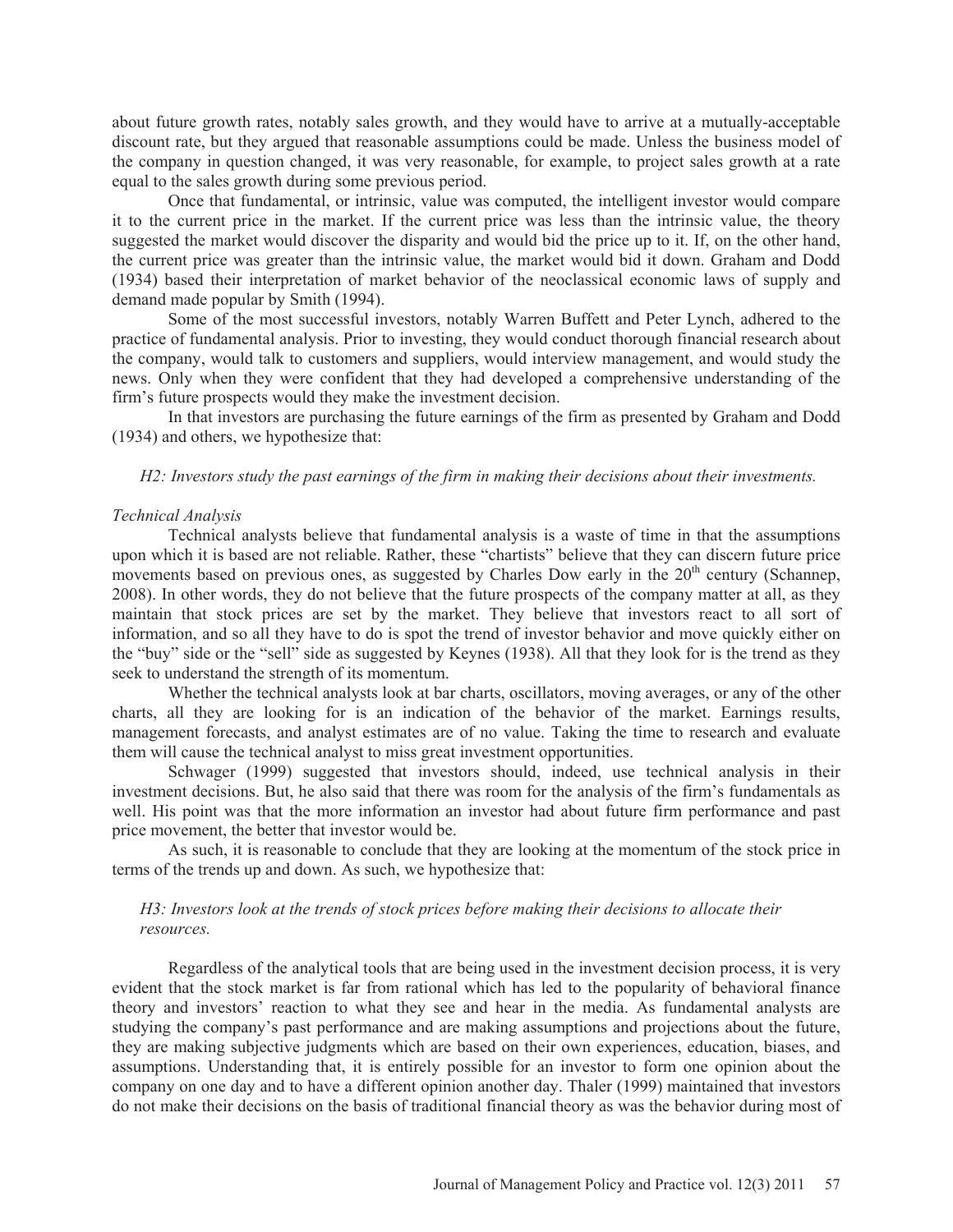the  $20<sup>th</sup>$  century; nor do they make unbiased decisions about the future. We have all heard about "irrational exuberance" as the Dow Jones and NASDAQ enjoyed their run-up of the late 1990s. And, we experienced "irrational panic" as it has come crashing down in the latter part of the first decade of the  $21<sup>st</sup>$ century.

 However, the technical analysts are not immune from bias and heuristics either. They will look at the charts, and perhaps, devoid of complete logic and rationality, they may infer future price movements that the charts really do not suggest. They, too, may overreact to a price swing as has happened in 2008 and 2009, or they may not see an opportunity that really is there. Traditional finance, which assumed investor logic and reason, maintained that investors were rational. Behavioral finance, which brings emotion into the equation, just assumed that investors were normal. The significant increase in the number of transactions being processed on the New York Stock Exchange and the NASDAQ and the wild price swings that have been evident since the late 1990s certainly support the notion of investor irrationality.

 The commentators on the myriad of cable television shows that are concerned with business and investment and the Internet with its instant updates on the financial web sites and the blogs and chat rooms that are frequented by investors has a significant influence on investor behavior. The advances in technology have changed the way investors behave than in previous times. Thus, the model shown in Figure 1 is designed to isolate those differences.

#### **DATA AND METHODOLOGY**

This paper is aimed at the obsolescence of traditional finance theory and issues a call to initiate conversation for theory to replace it. As such, we need to examine the practicality of the market to draw on events which may not be in the tradition of academic research. We will present our data, methodology, and results but realize that our analytical testing is not as sophisticated as that many scholars have done. At this point in our research, we are simply concerned about keeping it simple as we try to understand the basics of investor behavior.

We return to the observation of Michael Gelband, the bond trader at Lehman Brothers, who said that human behavior cannot be modeled with mathematics. He was referring to the deteriorating situation at his firm when the collapse of the subprime market was being ignored by the senior management who continued to leverage the acquisition of assets when that was the wrong thing to do (McDonald, 2009). He was also referring to the fall of Long Term Capital Management in 1999 whose traders continued to pursue what their econometric models told them, when, if they had looked at the market, would have seen that they should have been doing the exact opposite of what the models prescribed (Lowenstein, 2001).

Even with that understanding, we offer some basic empiricism to test our hypotheses. The economic variables that were selected to test the model and hypothesis were retail sales, consumer sentiment, the fed funds rate, and oil prices. For each of them, we were able to download monthly data for the period 1999 – 2008 from the Federal Reserve Economic Data database (FRED). In that timeframe, the stock market rose in  $1998 - 2000$ , fell in  $2000 - 2002$ , rose again sharply from  $2003 - 2007$ , and collapsed in 2008. These fluctuations will provide a good test of the model both in time of expansion and in time of contraction.

Retail sales, which includes all retail sales excluding food services, is reported monthly by the U.S. Department of Commerce: Census Bureau. This variable provides a good prediction of consumer behavior. Retail sales figures are often used to predict the next five to nine months of retail economic activity, according to Ogg (2009). From this data, analysts and businesses gain an idea of consumers' "overall consensus and outlook" (Ogg, 2009: 1). It is generally understood that if retail sales are increasing, there is optimism about the state of the economy and that investment in securities will occur as well. Similarly, if there is pessimism, there will be a selling mentality.

 The Survey Research Center at the University of Michigan reports the levels of consumer sentiment by conducting monthly telephone surveys on expectations concerning the economy in general.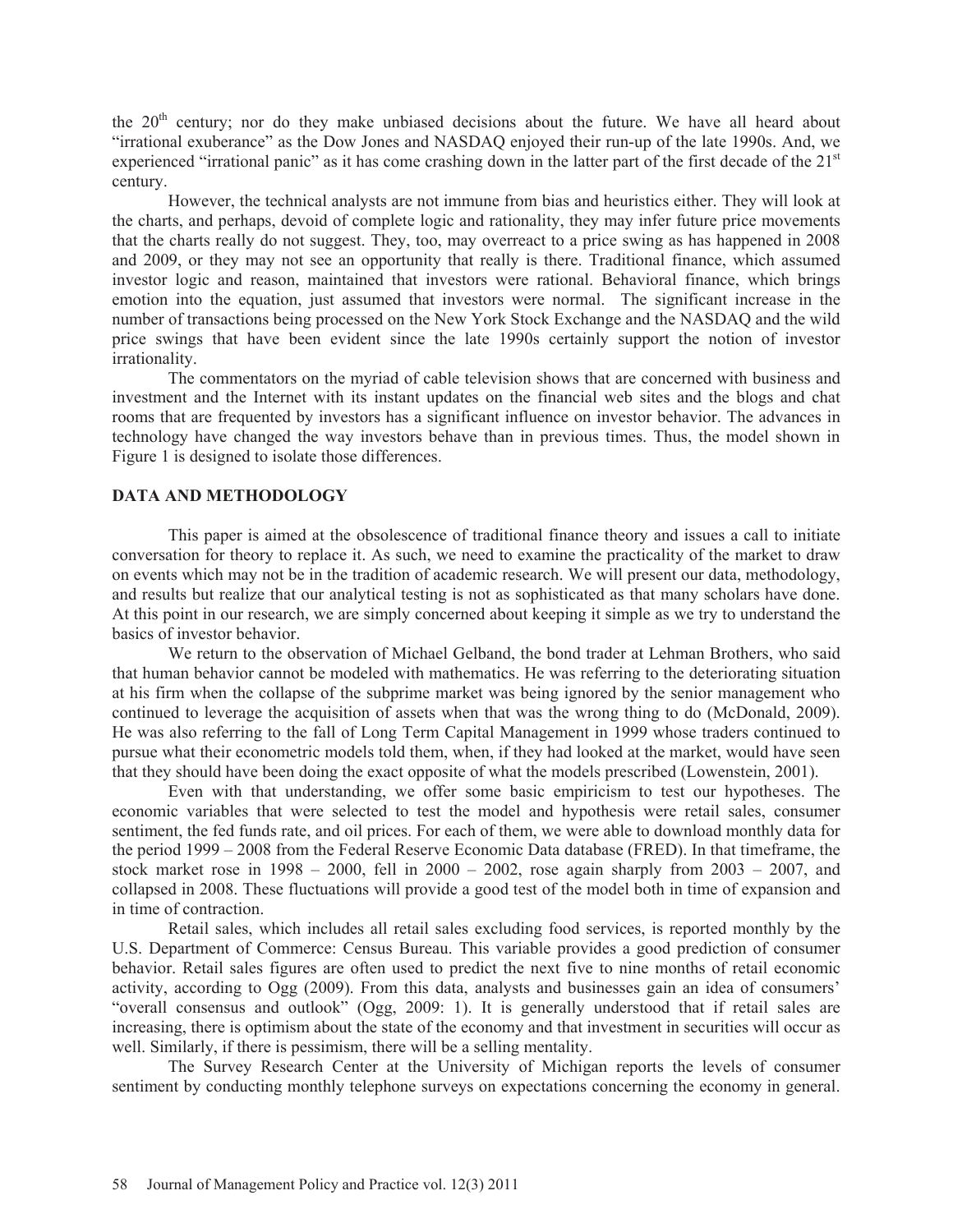This data indicates consumer willingness to consume. As with retail sales, if consumers are optimistic, they will invest, but if they are pessimistic, they will divest.

The federal funds rate is the interest rate that depository institutions charge other depository institutions for overnight loans. The Effective Federal Funds Rate is determined by the Federal Reserve System's Board of Governors and can be modified by at any meeting of the Open Market Committee. This rate is dependent on the monetary policy and objectives of the Federal Reserve. It is understood that traders gauge future economic activity by looking at the fed funds rate. If the rate is lowered, it is assumed that banks will be more inclined to lend to one another which should result in increased consumer and business lending which spurs economic activity and future firm earnings. However, the reverse is also true.

With the volatility oil prices over the past decade, we decided to see if there was any relation between them and stock prices. It is generally understood that stock prices and real estate prices move together (Kindelberger 2005), but we were curious about the relationship of commodity prices, such as oil, and stock prices. Oil prices are reported monthly by the Dow Jones & Company and released by *The Wall Street Journal*. Oil prices impact consumer confidence levels as was seen in the summer of 2008. When oil prices are high, gasoline prices are high which may have a negative impact on consumer confidence. However, as with other economic variables, the reverse applies as well.

 The fundamental variables provided more of a challenge because publicly-traded companies only have to report their results to the Securities and Exchange Commission quarterly. Accordingly, we downloaded the quarterly results for the companies in our data base for the same period as for the economic variables from advfin.com. This may be a flaw in the research design, but it is the best that can be done.

The fundamental variables were return on equity, return on assets, and earnings per share. Return on equity (ROE) is calculated by dividing a firm's net income by its total equity. This ratio represents a company's net profits generated from shareholders' equity. ROE is a prominent piece of fundamental data used to compare a firm's profitability with its competitors and the industry average. This ratio is also used as an indication of management effectiveness.

Return on assets (ROA) is calculated by dividing net income by total assets and represents a company's net profits generated from assets. ROA is also a factor of fundamental analysis used for comparison with competitors and industry averages. Like ROE, ROA is considered a determinant of management effectiveness.

Earnings per share (EPS) is calculated by dividing net income by the number of shares outstanding. As a factor of fundamental analysis, EPS describes a company's profitability and influences decisions about the price of a share of common stock.

For technical analysis, we were able to download from yahoo.finance.com monthly closing stock price data for those 500 companies for the same time period as for the economic variables and fundamental variables. We created a "dummy" variable based on the movement of the price during the previous month to represent the trend of stock price movement. As explained previously, market participants often look at past price movement to predict future movement. For example, if the stock price closed with a gain the last three days, they will bet that the stock will continue to see upward price movement. If the stock price failed to meet the expectation and declined, then many believe it will fall again the next day. Investors who trade daily rely heavily on the trend of the stock price movement. Accordingly, we assumed that if the price was up on Day 1, it would be up on Day 2. If it were down on Day 1, it would be down on Day 2.

 All of the data was entered into SPSS from several Excel worksheets so that the testing of the model could be conducted. The model indicates that the stock price ("Price") is the dependent variable. The economic factors that we believe have a bearing on investor decisions are retail sales ("Retail"), consumer sentiment ("Consent"), interest rates ("Fedfunds"), and commodity prices ("Oil"). The fundamentals that should have an influence on these decisions are clearly the earnings of the firm as represented by return on equity (ROE), return on assets (ROA), and earnings per share (EPS). Finally, we believe that the price trend ("Trend") is considered when investors make their decisions.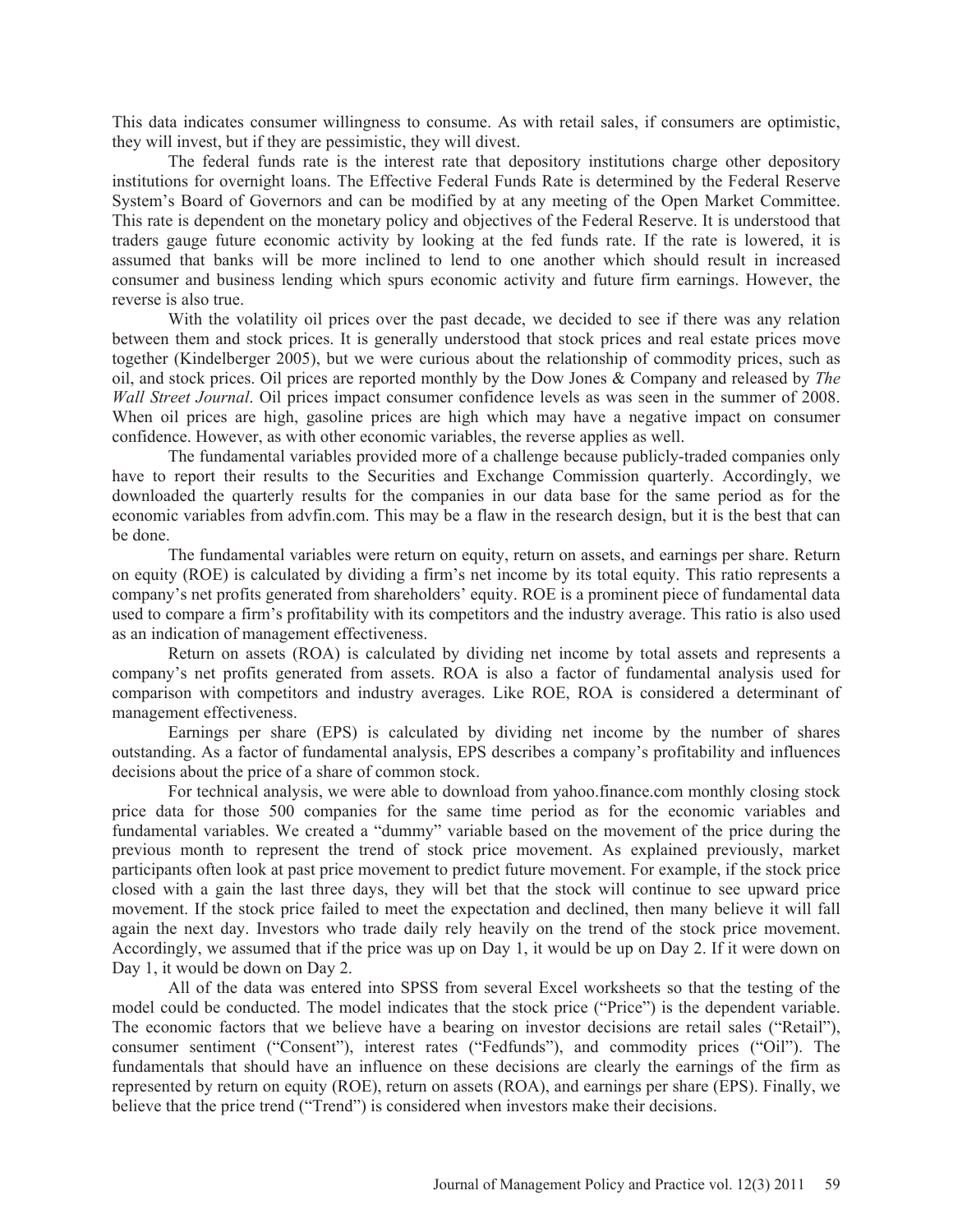#### **RESULTS**

 The correlations of the variables are contained in Table 1. As suspected, the stock price is highly correlated with the economic variables of retail sales, consumer sentiment, the fed fund rate, and oil prices. Price is also related to ROA, but not the other two fundamental variables, and it is not correlated with the price trend which is somewhat surprising.

Return on assets is highly correlated with earnings per share but not with return on equity which we expected with the fed funds rate highly correlated with return on assets and return on equity, but not with earnings per share. However, earnings per share and retail sales are correlated. As seen in the eighth row, the trend of stock price movement is not correlated with any other variable.

 The first test was to run ordinary least squares regression on the variables, setting "price" as the dependent variable. Guidance for this testing came from Hair, Anderson, Tatham, and Black (1998). The results of the first regression test are contained in Tables 2 and 3. Given those outcomes, it appears that stock prices are a function of the economic variables, the fundamental variables, and the technical variable.

The large F statistic leads to the acceptance of the hypotheses as written and to conclude that the model in Figure 1 is, indeed, valid but perhaps with some modification.

|                        | $\mathbf{1}$ | $\overline{2}$ | $\overline{3}$ | $\overline{4}$ | 5            | 6            | $\overline{7}$ | 8            | 9 |
|------------------------|--------------|----------------|----------------|----------------|--------------|--------------|----------------|--------------|---|
| Retail                 | $\mathbf{1}$ |                |                |                |              |              |                |              |   |
| Consent                | $.720**$     | $\mathbf{1}$   |                |                |              |              |                |              |   |
| Fedfunds               | $-.217*$     | $.510**$       |                |                |              |              |                |              |   |
| Oil                    | .900**       | $-.741**$      | $-.109$        | 1              |              |              |                |              |   |
| <b>ROE</b>             | $-.238$      | .272           | $.505**$       | $-.074$        | $\mathbf{1}$ |              |                |              |   |
| <b>ROA</b>             | .286         | .179           | $.490**$       | .182           | .116         | $\mathbf{1}$ |                |              |   |
| <b>EPS</b>             | $.447**$     | $-.138$        | $-.118$        | $.307*$        | $-140$       | $.405**$     | $\mathbf{1}$   |              |   |
| Trend                  | .100         | .044           | .057           | .024           | $-.167$      | . 173        | $-.195$        | $\mathbf{1}$ |   |
| Price<br>$\sim$ $\sim$ | .897**       | $-.430$        | .284**         | $.854**$       | .005         | $.413**$     | .287           | .170         | 1 |

**TABLE 1 CORRELATIONS** 

\*\* Correlation is significant at the .01 level.

\* Correlation is significant at the .05 level.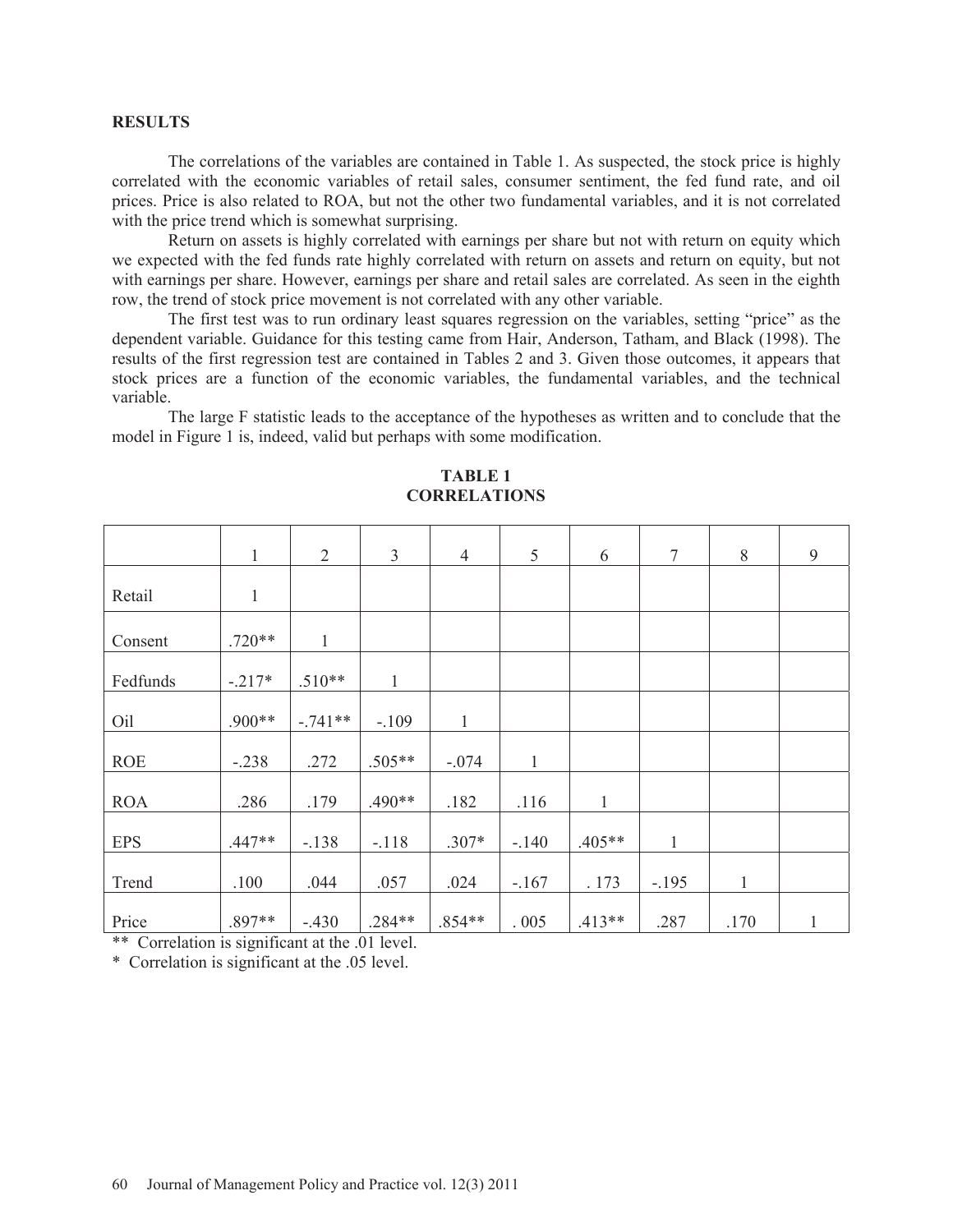#### **TABLE 2 ANOVA**

| <b>Model</b> | <b>Sum of Squares</b> | Df | <b>Mean Square</b> |        | Sig. |
|--------------|-----------------------|----|--------------------|--------|------|
| Regression   | 2422.500              |    | 302.812            | 79.077 | .000 |
| Residual     | 118.710               | 31 | 3.829              |        |      |
| Total        | 2541.210              | 39 |                    |        |      |

Table 3 contains the impact of the various variables in the model. Clearly, the economic variables have the most significant impact on the resource allocation decision while the fundamental and technical ones do not appear to be significant. That says that investors may be reacting to what they have heard and seen about the economy and are not doing much research at all with respect to their decisions.

It is also evident in Table 3 that there are two negative variables, ROE and EPS. The negative sign suggests that as ROE increases, the stock price decreases which is not the case. Similarly, the test suggests that as EPS increases, the stock price decreases which does not happen either. Thus, we removed these two variables to see what effect it would have on the model. Table 4 contains that model summary which appears stronger than the one contained in Table 2.

#### **Model Beta T Sig.**  (Constant) Retail Consent Fedfunds Oil ROA ROE EPS Trend .861 .232 .264 .267 .043 -.040 -.059 .053 -5.679 7.503 3.262 4.116 2.286 .816 -.681 -1.162 1.219 .000 .000 .003 .000 .029 .421 .501 .254 .232

## **TABLE 3 COEFFICIENTS**

#### **TABLE 4 ANOVA**

| Model      | Sum of Squares | Df | Mean Square |         | Sig. |
|------------|----------------|----|-------------|---------|------|
| Regression | 2411.435       |    | 401.906     | 102.199 | .000 |
| Residual   | 129.775        | 31 | 3.933       |         |      |
| Total      | 2541.210       | 39 |             |         |      |

The t statistic for ROA in Table 5 is not significant (Sig.  $= .429$ ) in this model which led us to consider if the fundamentals about publicly-traded companies mean anything at all. In other words, it may be that investors do not care about the intrinsic, or fundamental, value of the firm and that they just react to what is happening in the economy and in the stock markets themselves. It may be that they are just looking at price trends, listening to what is being said on CNBC, MSNBC, or BIT; reading what various Internet sites are posting; and making instantaneous decisions about the stocks to buy or sell, hardly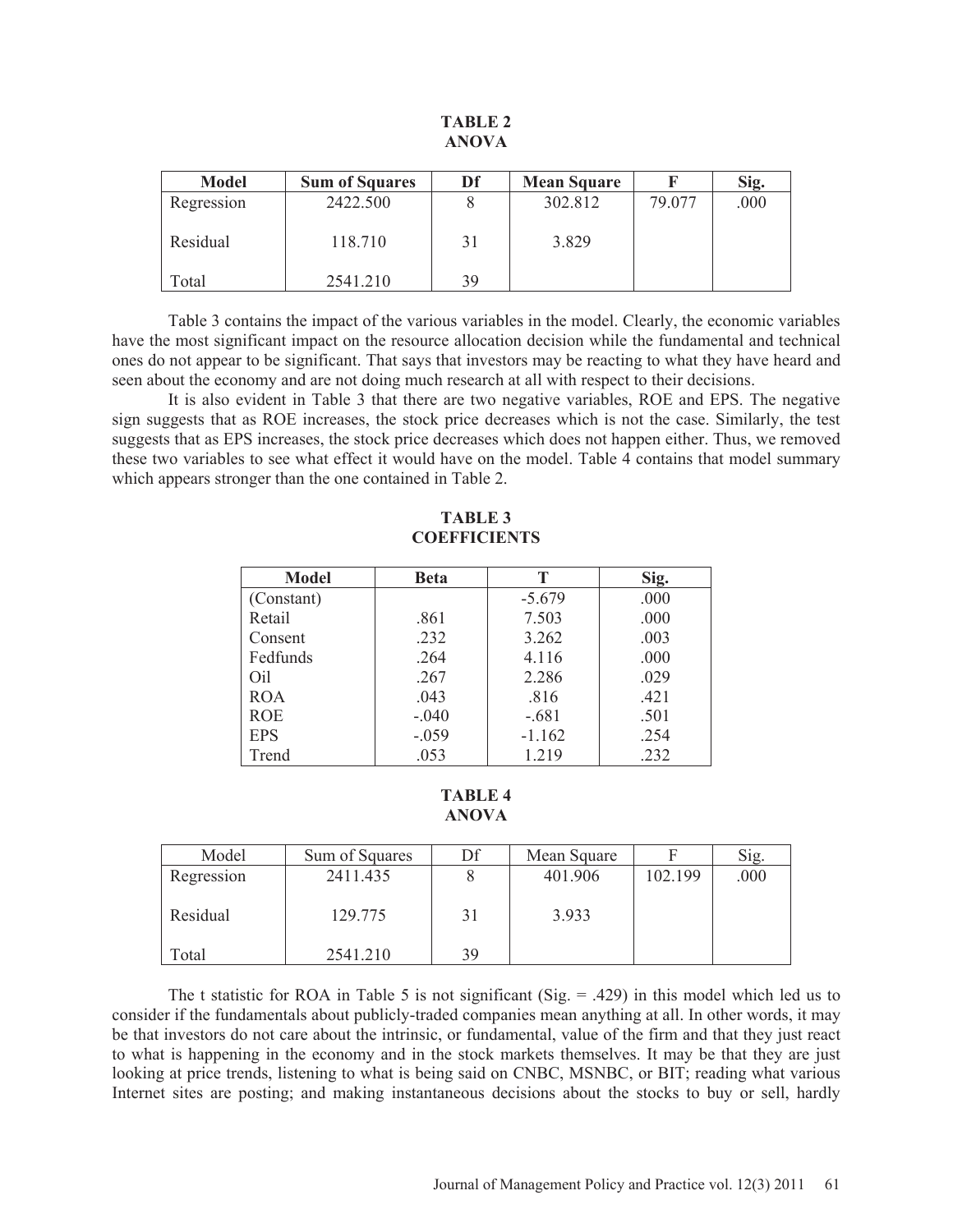rational and logical behavior. There is also the impact of the hedge funds, day traders, and high frequency trading which we are having difficulty quantifying. The variable "Trend" is close to significance at the .10 level (.134) which suggests that it may have some impact. So, we thought it would be interesting to remove ROE to see what that result might be.

| Model      | Beta |          | Sig. |
|------------|------|----------|------|
| (Constant) |      | $-5.349$ | .000 |
| Retail     | .773 | 7.455    | .000 |
| Consent    | .205 | 2.918    | .006 |
| Fedfunds   | .251 | 4.439    | .000 |
| Oil        | .306 | 2.635    | .013 |
| <b>ROA</b> | .043 | .800     | .429 |
| Trend      | .064 | 1.536    | .134 |

### **TABLE 5 COEFFICIENTS**

Removing ROA from the model yields the results in Tables 6 and 7. However, the F statistic jumps in magnitude which suggests that this last model is the strongest of the three. In this model, Hypothesis1 would be confirmed as would Hypothesis 3. However, Hypothesis 2 in which fundamental analysis was said to influence investor decisions does not appear to hold.

#### **TABLE 6 ANOVA**

| Model      | Sum of Squares | Df  | Mean Square |         | Sig. |
|------------|----------------|-----|-------------|---------|------|
| Regression | 7207.613       |     | 1441.523    | 408.503 | .000 |
| Residual   | 402.282        | 114 | 3.529       |         |      |
| Total      | 7609.896       | 119 |             |         |      |

Thus, we may conclude that economic factors and current stock price trends have the most influence on the resource allocation decisions of investors. With these results, the idea that investors are not studying company fundamentals gains credence as does the impact of cable television, the Internet, the hedge funds, and day traders. The "buy and hold" strategy of Graham and Dodd (1934) may, then, not apply in the current economic environment.

### **TABLE 7 COEFFICIENTS**

| Model      | Beta |          | Sig. |
|------------|------|----------|------|
| (Constant) |      | $-5.349$ | .000 |
| Retail     | .779 | 15.434   | .000 |
| Consent    | .174 | 4.341    | .000 |
| Fedfunds   | .264 | 9.365    | .000 |
| Oil        | .269 | 4.937    | .000 |
| Trend      | .063 | 2.489    | .005 |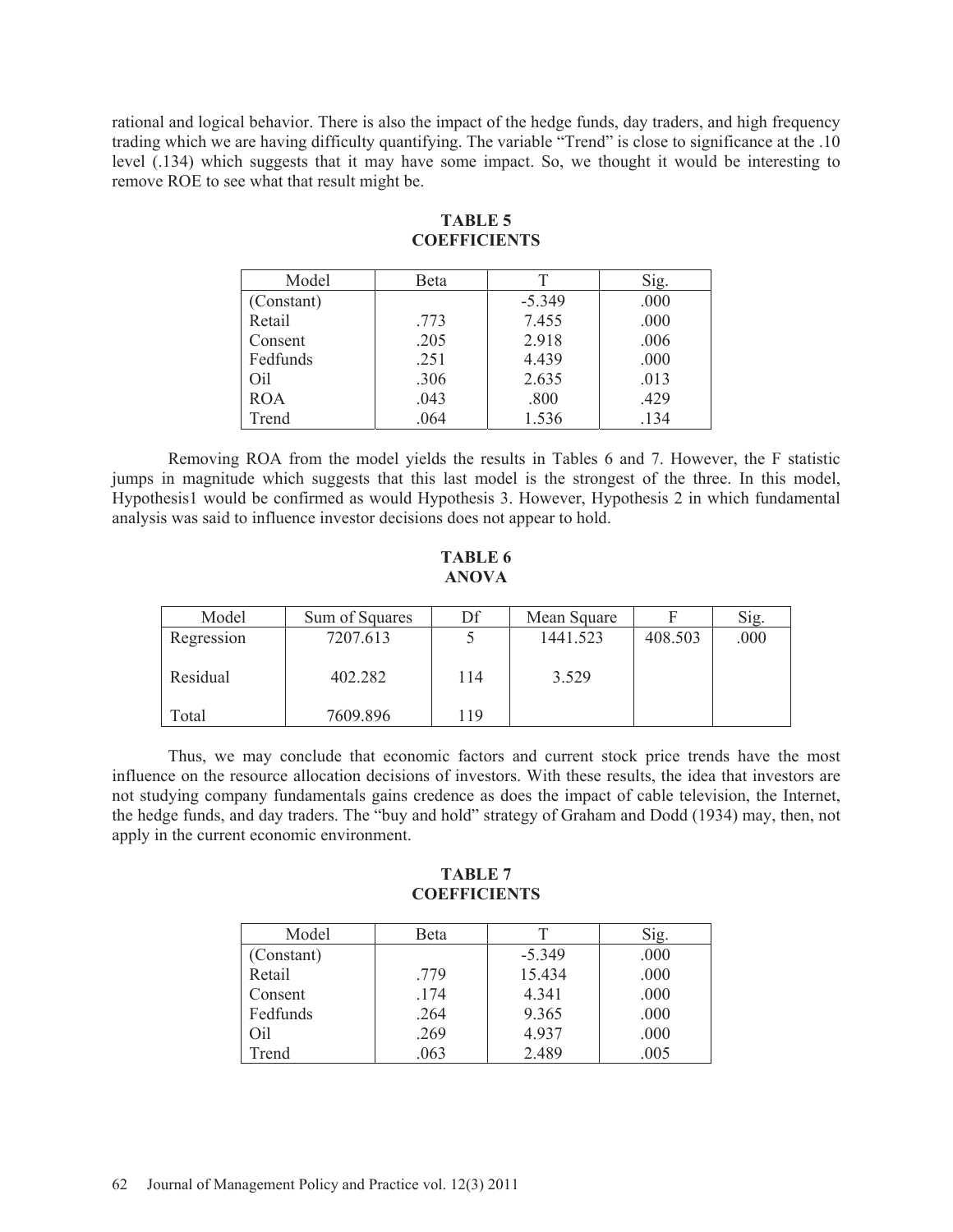So, while the model in Figure 1 does appear to be representative of market behavior, the impact of fundamental analysis needs to be debated. It is interesting to note that the fundamental variables are not significant in the testing and removing them from the model increases its explanatory powers. These results led to the conclusion that investors may not be studying the fundamentals prior to making their resource allocation decisions. When combined with other information, it may just be that the final model without the fundamental variables is the most accurate.

 We posited that something may, in fact, be different in the stock market. Our results, combined with the data about market behavior as presented elsewhere in this paper, confirm that behavior of investors is different as there is question about the value of fundamental analysis.

#### **DISCUSSION**

A primary topic in the world of finance has been what makes the U.S. financial markets move, that is, what factors most influence investor behavior? A variety of theories exist to explain the behavior of market participants. Economic variables are a significant representation of overall market conditions. Hedge funds and other institutional investors are understood to react to changing economic environments. The managers of these large funds react to commodity prices, interest rates, and measures of consumer confidence. Individual investors typically imitate the actions of the larger market participants. For these reasons, our first hypothesis was that investor decisions are influenced by conditions in the economy, notably the ability to consume, interest rates, and commodity prices which the results support*.* 

 Traditional finance attributes market movement to the research and analysis of the quality of available investments. This theory was grounded on the work of Graham and Dodd (1934), and has been practiced for decades by many successful investors. Investors are expected to choose investments once they have conducted fundamental analysis and have obtained a comprehensive understanding of the firm's long-term growth potential. Our second hypothesis was that investors study the past earnings of the firm in making their decisions about their investments which does not appear to be the case.

 Investor behavior may also be guided by the principles of technical analysis. In contrast to the practitioners of fundamental analysis, technical analysts do not believe that the future prospects of the company are a significant determinant of future movement. Instead, stock prices are believed to be set by the market as investors react to a variety of information. A successful technical analyst only has to spot a trend of investor behavior and act on it. Our third hypothesis was that investors look at the trends of stock prices before making their decisions to allocate their resources which is supported as well.

The results of the testing procedures prove that fundamental data is not a significant determinant of price movement. Very few modern investors are taking the time to conduct thorough research on potential investments. This conclusion corresponds with the current economic crisis. For example, the fundamentals of many large, solid public companies have not changed. However, the market value of these stocks has dropped significantly over the last twelve months. Between the dates of January 2, 2008 and January 2, 2009, Microsoft's stock price fell from \$34.35-\$20.19, IBM from \$102.33-\$86.90, 3M Co. from \$79.57-\$58.55, and EMC Corporation from \$18.02-\$10.86 and Citigroup, Inc. from \$27.34-\$7.12 (http://finance.yahoo.com). It is apparent, then, that investors are reacting to general market conditions instead of relying on fundamental data.

Some investors do make investment decisions based on the stock price trend, but it appears that the majority of the market's participants respond to news. As of 2005, 91.1 million individuals owned stocks in the U.S. compared to just 42.4 million in 1983 (Investment Company Institute and the Securities Industry Association 2005). This growth has been stimulated by the availability and convenience of online accounts and is evidenced by the large increase in transaction volume which increased 290% between October 2007 and October 2008 (http://finance.yahoo.com). We attribute this to the institutional investors and hedge fund managers who first react to the economic variables. As the actions of these big market players are publicized and discussed at large, the massive population of amateur individual investors follow suit. It is in this manner that the media has such a noticeable impact on the direction of the market. The media's power, however, is no secret. According to a January 1, 2009, survey, 77% of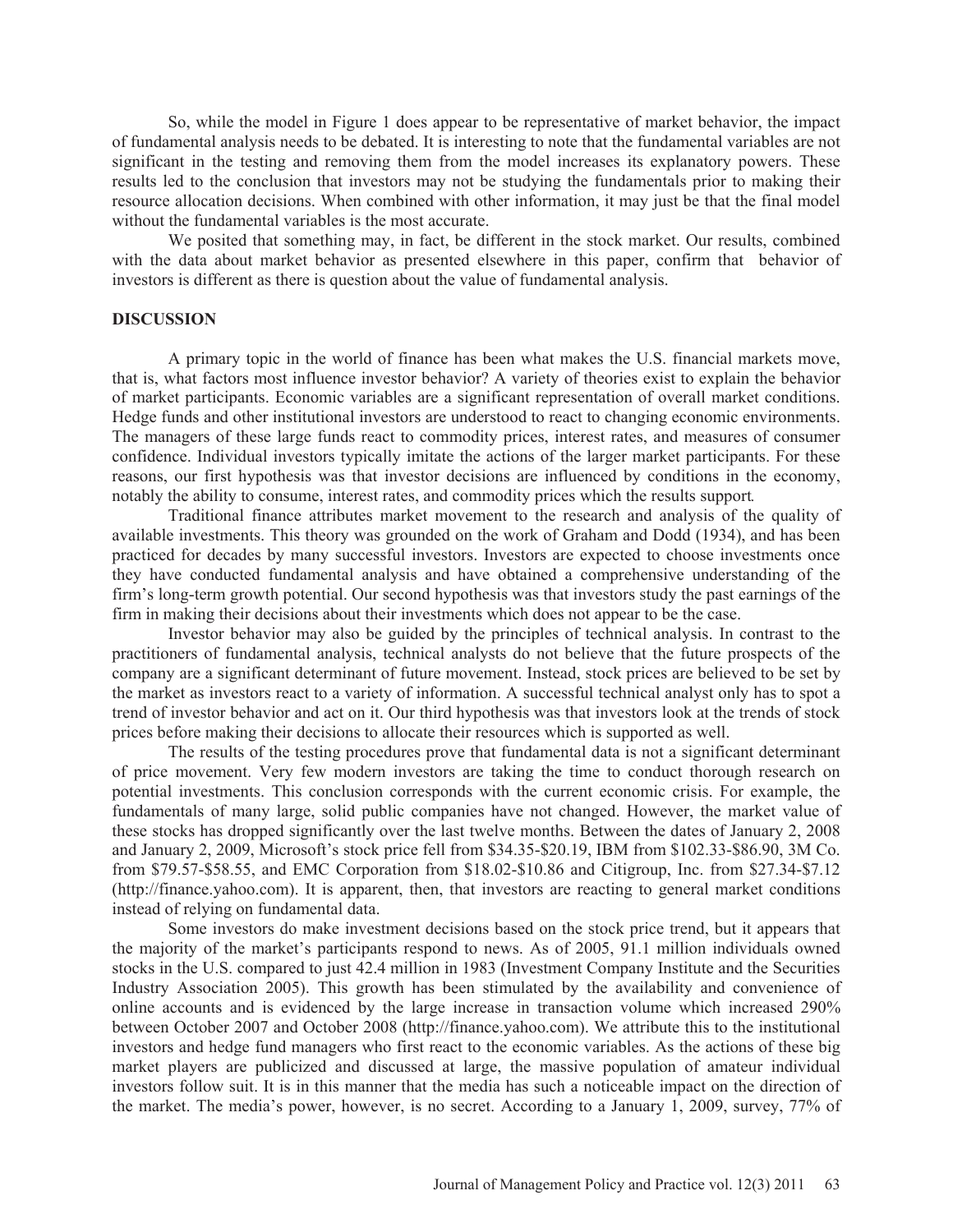Americans believe that the U.S. media is making the economic situation worse by projecting fear into people's minds (Opinion Research Corporation). The media directs much of its content at the emotions of its audience, including those of fear, hope, and greed.

Cable television reaches over 100 million households in this country as of December 2009 (http://tvbythenumbers.com/2010/01/21, with news prime time news viewership increasing by 224.8% between 1998 and 2008 (http://stateofthenewsmedia.org/2009/). It should also be noted the number of Internet brokerage accounts increased from 7.3 million to 53.1 million between 1995 and 2004 (Vakil and Lu, 2005), and we suspect it is much higher now. Vakil and Lu (2205) also found that there is a high correlation between the number of on-line accounts and the volatility of the Dow Jones Industrial Average. As there are more on-line accounts, we can expect to see increased volatility.

The contribution of this paper is a validation of behavioral finance as psychological influences have undeniably been a factor in the movement of the financial markets. Investor mood is one of the psychological influences on investors. Negative data such as a declining GDP or job cuts will cause investors to react by selling their holdings. On the other hand, investors will be upbeat about the market as long as the value of the indices continued to increase throughout the late 90s and early  $21<sup>st</sup>$  century. Their optimism was derived from the rising levels of consumer confidence and retail sales, causing them to keep bidding up the price of stocks. This behavior moved the prices of equity instruments to unsupported levels.

As the market continued to rise, investors' risk tolerance increased. Many investors succumbed to the practice of mental accounting, a stalwart of behavioral finance. That is, investments are often separated based on the objectives of that particular account. Some investors will view gains as extra, causing them to neglect any predetermined set of investment standards. Throughout the extended upswings, riskier endeavors became the norm, such as securitized mortgages and complex derivative products.

Investors have always been human as they react to information prior to making their resource allocation decisions. They have been biased in those reactions, but traditional financial theory ignored that and held to the idea that investors were perfectly rational. We know that human beings are not rational, causing investor behavior to always be at odds with traditional financial theory. Because of this flaw in traditional finance, we need new theory. The tenets of behavioral finance fulfill this need, which assumes that investors are not rational, but just normal. The theory then mirrors actual human behavior, but not always. We do not believe that stock prices are completely random, but, in all reality, they may be, at least in the short term.

Prior to the advent of the Internet and cable television, we submit that investors were probably more rational, and they spent more time conducting fundamental and technical analysis. However, the Internet and cable have brought instantaneous news about the markets into everyone's homes. The results of this study illustrate that rational study is not being done as in prior decades. Fundamental analysis is not being done. Instead, investors are reacting to the economic variables and prior prices that they see and hear about through the media and the Internet. We would also submit that the traders at the big investment houses (MorganStanleySmithBarney, etc.) are entering into transactions on the basis of what they see on their computer screens. Both small and large investors are making quick and unfounded decisions as they follow the instant updates on the financial web sites and cable television programs.

The current market environment is evidence of the modern retreat from the traditional concepts of buy and hold strategies into a day-trading mentality. Indeed, a variety of factors still determine the direction and magnitude of market movements. However, the existence of rational decision-making has decreased dramatically, leading to financial markets with unprecedented volatility and unpredictable market movements.

#### **LIMITATIONS**

 The data in this study and that found in the supporting literature, including the tremendous increase in the number of individual investors and trading volume, strongly support the hypothesis that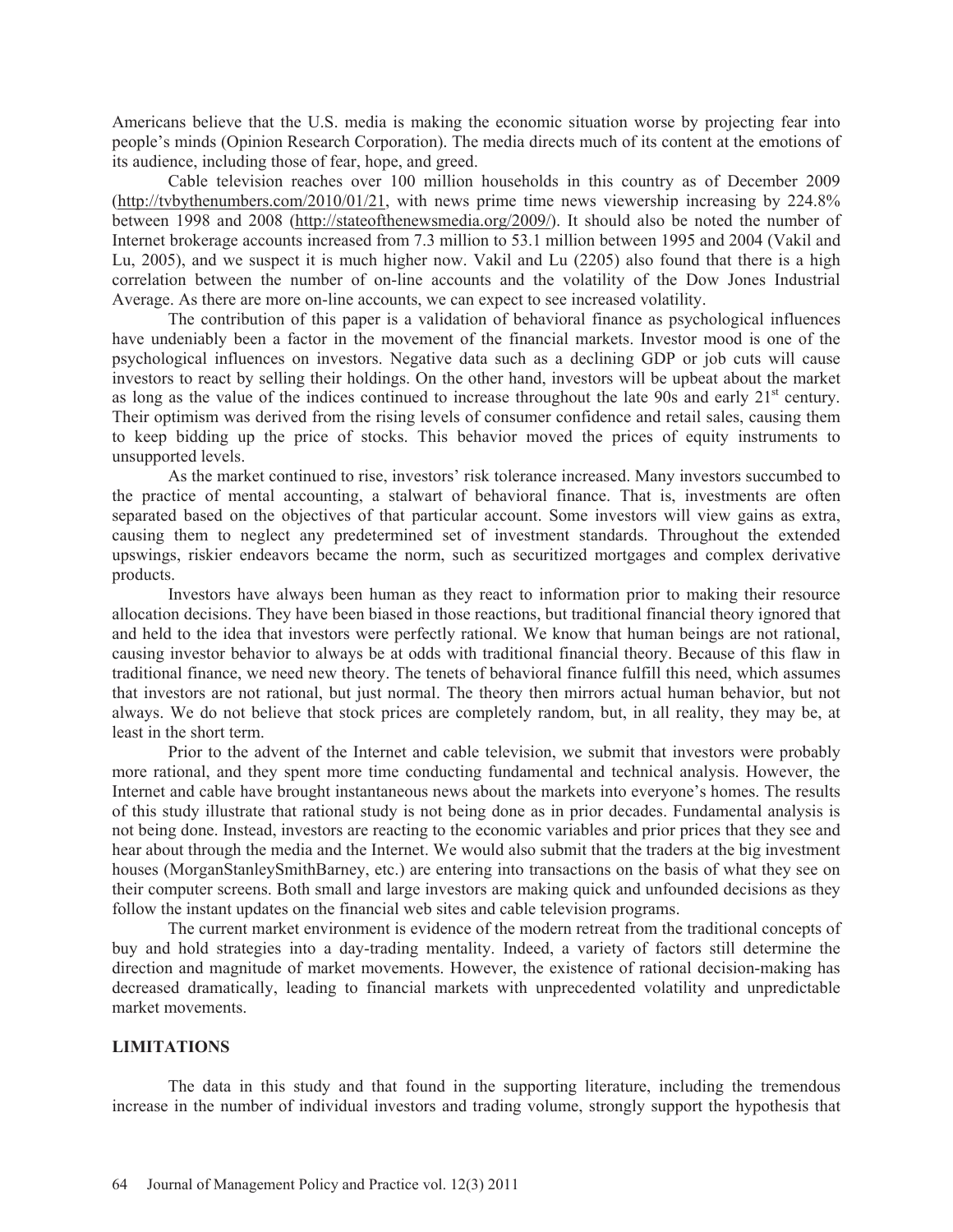investor behavior is, indeed, changing. This study has provided significant statistical evidence that investors have become less rational, thus shying away from the principles of Graham and Dodd (1934) and the role of fundamental analysis in the resource allocation decision. We also have evidence that there is some reliance on the movement of the stock price trend (Schwager, 1999) as prior prices seem to have an impact on investor decisions and, thus, current prices. It is also apparent that economic forces are the most important factors in stock price movements, but it is doubtful that individual investors have the education and training to consider them. While the hedge funds and other institutional investors watch these indicators very closely and move massive amounts of stock accordingly, my contention is that the individual investor is not that savvy and, therefore, relies, in "trusted" television commentators and financial sites on the Internet.

 A second limitation concerns the data for the fundamental analysis. Since publicly-traded companies only have to report their results monthly, we may not have enough data on return on assets (ROA), return on equity (ROE), and earnings per share (EPS). Since the Securities and Exchange Commission (SEC) only requires quarterly reporting, that may be the best that can be done. And, we have seen fraud and deception in the financial statements of some companies that were required to report, so that may be a limitation as well.

 However, with those limitations, the contribution remains. With more Americans in the market, more transactions being completed, significant swings in prices and indexes, and shortened holding periods, our results suggest that investors are not doing the requisite amount of research, are listening to the cable television and the Internet, and are making choices on what they see and hear, rather on what the data about the company tells them. Hence, we see great confusion in the financial markets which is caused by the change in behavior of the investors.

 Behavioral finance is, by definition, an inexact science, but our results stand and further the understanding of the ways in which investors make their resource allocation decisions but we still do not have any concrete theory as to why they make them. Thus, modern portfolio theory, arbitrage pricing theory, and capital asset pricing model, and the efficient market hypothesis do not appear to hold in the new financial environment. The challenge for scholars of finance, investment management, and psychology is to replace them. We need to initiate the conversation about the irrationality of the market and to try to find theory to understand it. Behavioral finance does assist in the explanation of market phenomena but does not help predict it.

#### **REFERENCES**

Ackert, L.F. and R. Deaves. (2010). *Behavioral Finance: Psychology, Decision-Making, and Markets*. Mason, OH: South-Western Cengage Learning.

Baker, H.K. and J.R. Nofsinger. (2002). Psychological Biases of Investors. *Financial Services Review*, 11, 97 - 116.

Banz, R.W. (1982). The Relationship between Return and Market Value of Common Stock. *Journal of Financial Economics*, 9, 3 - 18.

Barber, B. and T. Odean. (1999). The Courage of Misguided Convictions. *Financial Analysts Journal*, November/December, 41 - 55.

Bauman, W. (1967). Scientific Investment Analysis: Science or Fiction. *Financial Analysts Journal*, 23,  $(1), 93 - 97.$ 

Bernstein, P. (2007). What if: The Strange History of the Theory of Finance. *The Journal of Portfolio Management*, 33, (3): 1 – 1.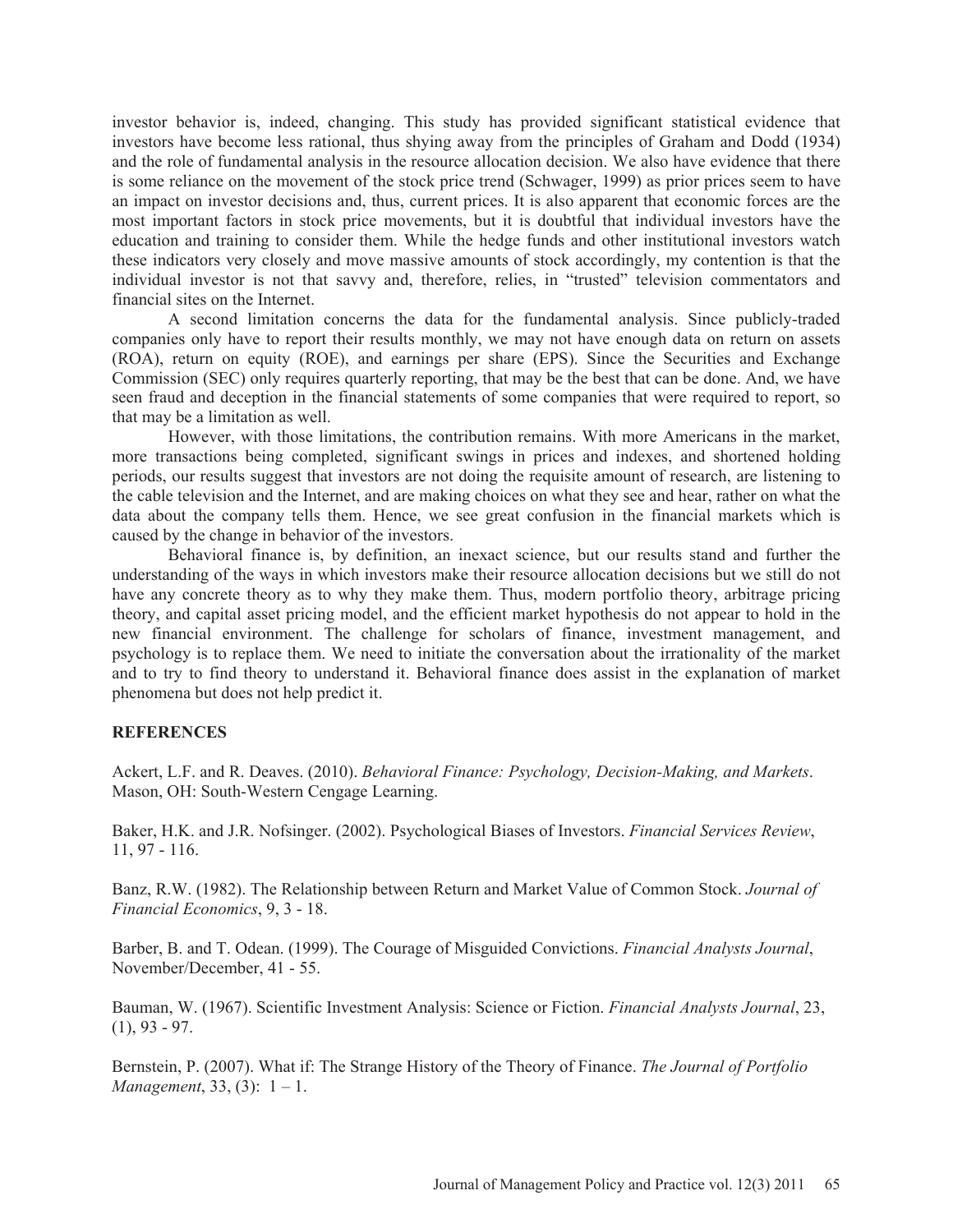Black, F. (1972). Capital Market Equilibrium with Restricted Borrowing. *Journal of Business*, 45, 444- 455.

Burrell, O. K. (1951). Possibility of an Experimental Approach to Investment Studies. *Journal of Finance*, 6, 211 – 219.

Chang, M., Ng, J., and Yu, K. (2008). The Influence of Analyst and Management Forecasts on Investor Decision Making: An Experimental Approach. *Australian Journal of Management*, Vol. 3S. No. I.

Cohan, W.D. (2009). *House of Cards: A Tale of Hubris and Wretched Excess on Wall Street*. New York: Doubleday.

Cotter, J., Tuna, I., and Wysocki, P. (2006). Expectations Management and Beatable Targets: How Do Analysts React to Explicit Earnings Guidelines? *Contemporary Accounting Research*, 23, (3): 593 – 624.

Curtis, G. (2004). Modern Portfolio Theory and Behavioral Finance. *The Journal of Wealth Management*, Fall, 16 - 22.

DeBondt, W., Palm, F.,and Wolfe, C. (2004). Introduction to Special Issue on Behavioral Finance. *Journal of Empirical Finance*, 11 (4): 423 – 427.

Fama, E.F (1965). The Behavior of Stock Market Prices. *Journal of Business*, 38, 34 – 105.

Fama, E.F. (1970). Efficient Capital Markets: A Review of Theory and Empirical Work. *Journal of Finance*, 25, 353 – 417.

Fama, E.F. (1998). Market Efficiency, Long-Term Returns, and Behavioral Finance. *Journal of Financial Economics*, 49, 283 - 306.

Fox, J. (2009). *The Myth of the Rational Market: A History of Risk, Reward, and Delusion on Wall Street*. New York: HarperCollins.

Frankfurter, G.M. and E.G. McGoun. (2000). Anomalies in Finance: What They Are and What They Are Good For. *International Review of Financial Analysis*, 10, 407 - 429.

Frankfurter, G.M., E.G. McGoun, and D.E. Allen. (2004). The Prescriptive Turn in Behavioral Finance. *The Journal of Socio-Economics*, 33, 449 - 468.

Friedman, M. and L.J. Savage. (1948). The Utility Analysis of Choices Involving Risks. *Journal of Political Economy,* 56, 279 - 304.

Fromlet, H. (2001). Behavioral Finance – Theory and Practical Application. *Business Economics*, July, 63-69.

Goonatilake, R. and Susantha, H. (2007). The Volatility of the Stock Market and News. *International Research Journal of Finance and Economics*, 11: 53-65.

Graham, B. and Dodd, D. (1934). *Security Analysis*. New York: McGraw-Hill.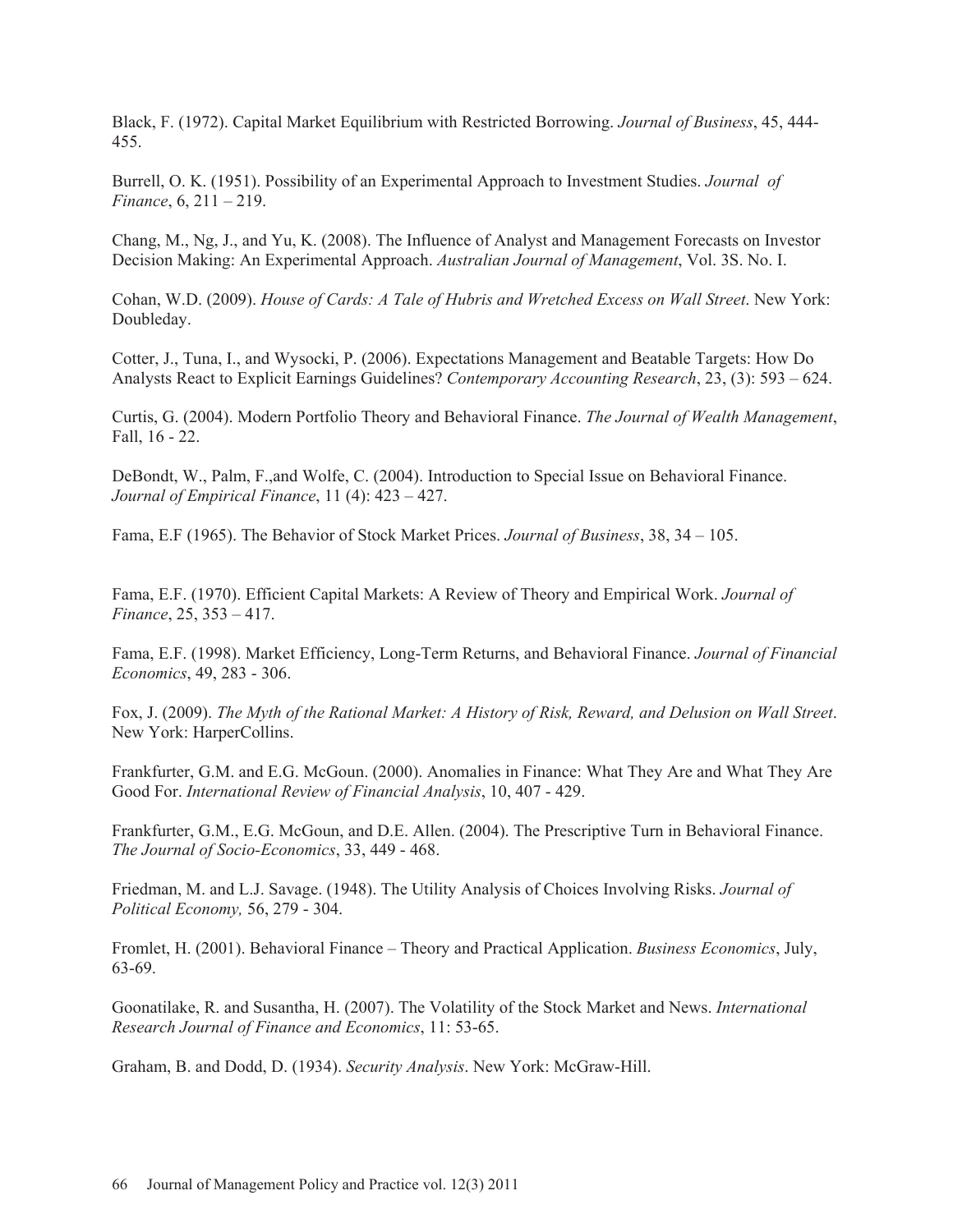Hair, J., R. Anderson, R. Tatham, and W. Black. (1998). *Multivariate Data Analysis*, 5<sup>th</sup> ed. Upper Saddle River, NJ: Prentice Hall.

Hirst, D. Koonce, L, and Venkataraman, S. (2008). Management Earnings Forecasts: A Review and Framework. *American Accounting Association*.

http://finance.yahoo.com- Accessed January 30, 2009.

http://finance.yahoo.com- Accessed February 24, 2009.

http://liber8.stlouisfed.org- Accessed February 24, 2009.

http://www.advfn.com- Accessed February 22, 2009.

http://research.stlouisfed.org/fred2- Accessed January 30, 2009.

http://stateofthenewsmedia.com – Accessed January 24, 2010.

http://tvbythenumbers.com – Accessed January 24, 2010.

http://people-press.org – Accessed January 10, 2010.

Hutton, A. and Stocken, P. (2007). Effect of Reputation on the Credibility of Management Forecasts. Working paper: Boston College and Dartmouth College.

Investment Company Institute and Securities Industry Association. *Equity Ownership in America, 2005*. http://www.sifma.org/research. Accessed June 18, 2008,

Kahneman, D. and A. Tversky. (1979). Prospect Theory: An Analysis of Decision Under Risk. *Econometrica*, 47, (2), 263 - 291.

Keynes, J.M. (1938). *The General Theory of Employment, Interest, and Money*. Sidcup, Kent, UK: Harcourt, Brace, and Company.

Kindleberger, C. P. and Aliber, R. (2005). *Manias, Panics, and Crashes,*5th ed*.* New York: John Wiley& Sons.

Lewis, M. (2004). *Moneyball*. New York: W.W. Norton.

Lintner, J. (1965). The Valuation of Risky Assets and the Selection of Risky Investments in Stock Portfolios and Capital Budgets. *Review of Economics and Statistics,* 47, pp. 13 - 37.

Lowenstein, R. (2001). *When Genius Failed: The Rise and Fall of Long Term Capital Management*. New York: Random House, Inc.

Lowenstein, L. (2006). Searching for Rational Investors in a Perfect Storm: a Behavioral Perspective. *Journal of Behavioral Finance*, 7: 66-74.

Malkiel, B. G. (2003). *A Random Walk Down Wall Street*. New York: W.W. Norton.

Markowitz, H.M. (1952).Portfolio Selection. *Journal of Finance*, 77, 77 - 91.